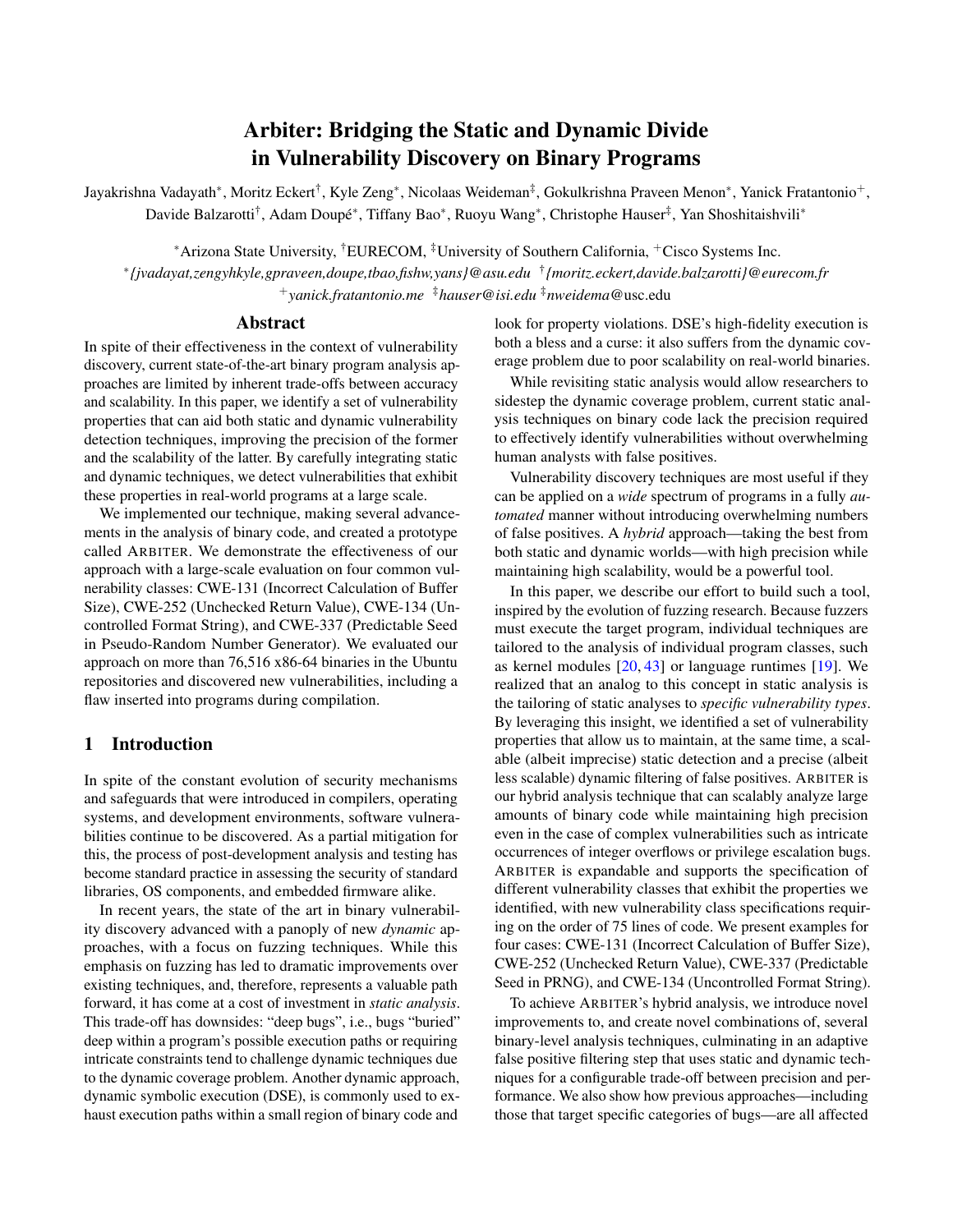by limitations that hinder their precision and scalability. In fact, while one may think that detecting these vulnerabilities is trivial, we show that they are very challenging to identify in complex, real-world scenarios, and non-trivial even on "toy" code. For example, in an experiment on the synthetic Juliet dataset, ARBITER identified, and we manually confirmed, *190 vulnerabilities* in testcases that were erroneously considered safe by the ground truth and former analyses.

We evaluate ARBITER on 76,516 binary programs, which are collected from x86-64 Ubuntu 18.04 software repositories. We also demonstrate its precision by analyzing the 436 CWE-131 alerts that ARBITER raises in 366 programs, the 159 CWE-252 alerts across 126 programs, the 158 CWE-134 alerts across 119 programs, and the 377 CWE-337 alerts across 370 programs. These results demonstrate that ARBITER scales to real-world scenarios, and can detect bugs, including 0-day vulnerabilities, in real-world software. For example, we found and reported an exploitable vulnerability (CVE-2018-18311) in the Perl runtime and a heap error that affects *all 32-bit programs compiled by the OCaml compiler*.

*Contributions.* Our paper makes the following contributions:

- We identify a specific set of vulnerability properties that allow for the effective combination of static analysis and dynamic analysis, especially DSE, to achieve precision while maintaining scalability.
- We develop ARBITER, a framework that combines static analysis and DSE to identify bugs. ARBITER operates without any requirement for source code or build systems, and includes novel improvements to both static and dynamic techniques. Creating specifications of new vulnerability classes in ARBITER is inexpensive.
- We perform a large-scale evaluation of ARBITER, analyzing 76,516 binaries for four bug classes.

To support open research, ARBITER and data is available<sup>[1](#page-1-0)</sup>.

## 2 Related Work and Motivations

Table [1](#page-1-1) lists six features that, from our view, are critical for real-world adoption of a vulnerability discovery technique. While much research focuses on vulnerability discovery, none of them provides an automated, scalable, and generic solution, which is the goal of this research. We first discuss research work that attempted (and failed) to achieve our research goal, then we present our observations and insights that led to the birth of ARBITER.

### 2.1 Vulnerability Discovery Techniques

We group existing vulnerability discovery techniques (summarized in Table [1\)](#page-1-1) that are closely related to ARBITER along three main areas and discuss their advantages and limitations, which prevented them from being widely adopted.

<span id="page-1-1"></span>

Table 1: Comparison between ARBITER and related tools in terms of their capabilities. We note whether the tool *requires source code*, has *high scalability* through the use of static techniques, has a *low false positive rate* through the use of dynamic techniques, *requires a harness* to execute the code under test, has *symbolic reasoning* capabilities, and supports *generic vulnerability types*.

White-box Static Vulnerability Analysis. Many techniques exist to find vulnerabilities in source code. However, there are fundamental challenges that differentiate static analysis from solutions that focus on binaries. Therefore, we only discuss approaches that are more closely related to ARBITER.

Graph-based vulnerability discovery approaches, such as Joern, Chucky, and CodeQL, rely on a number of carefully crafted queries that express patterns over a graph representation of the program source code [\[35,](#page-14-1) [44,](#page-14-2) [46\]](#page-14-3). Their main goal is to reduce the scope for a human analyst to only the potentially vulnerable parts of the code. As such, they do not try to be fully automated nor precise.

Some static tools are designed to find the same types of errors as ARBITER. For example, Vanguard [\[40\]](#page-14-4) tries to identify missing security-sensitive checks by combining static code analysis and taint analysis. On top of requiring source code, Vanguard explicitly focuses on checks of operations directly affected by user input, and could not detect, among others, the failed dropped privilege vulnerability (shown in Section [3.2\)](#page-4-0).

Dynamic Analysis on Binaries. There is a rich literature on the use of static analysis and DSE to drive the test case generation in a fuzzer [\[1,](#page-13-2) [2,](#page-13-3) [7,](#page-13-4) [27,](#page-14-5) [30,](#page-14-6) [37,](#page-14-7) [41,](#page-14-8) [49,](#page-14-9) [50\]](#page-14-10).

SmartFuzz combines fuzzing and DSE to identify integer bugs in x86 Linux programs [\[25\]](#page-14-11). In addition to generating new test cases by using DSE, SmartFuzz uses a constraint solver to further identify assertion errors in integer operations, such as arithmetic overflows, non-value preserving width conversions, and dangerous signed/unsigned conversions. However, similar to other dynamic techniques, the scalability of SmartFuzz is severely limited by the symbolic-supported fuzzy exploration performed from the program entry point. Furthermore, SmartFuzz is limited to integer bugs, and it is unclear how much effort is required to support detection of more bug types.

<span id="page-1-0"></span><sup>1</sup>https://github.[com/jkrshnmenon/arbiter](https://github.com/jkrshnmenon/arbiter)

<span id="page-1-2"></span><sup>2</sup>ARBITER can identify different types of vulnerabilities provided that they satisfy certain properties as described in Section [3.](#page-2-0)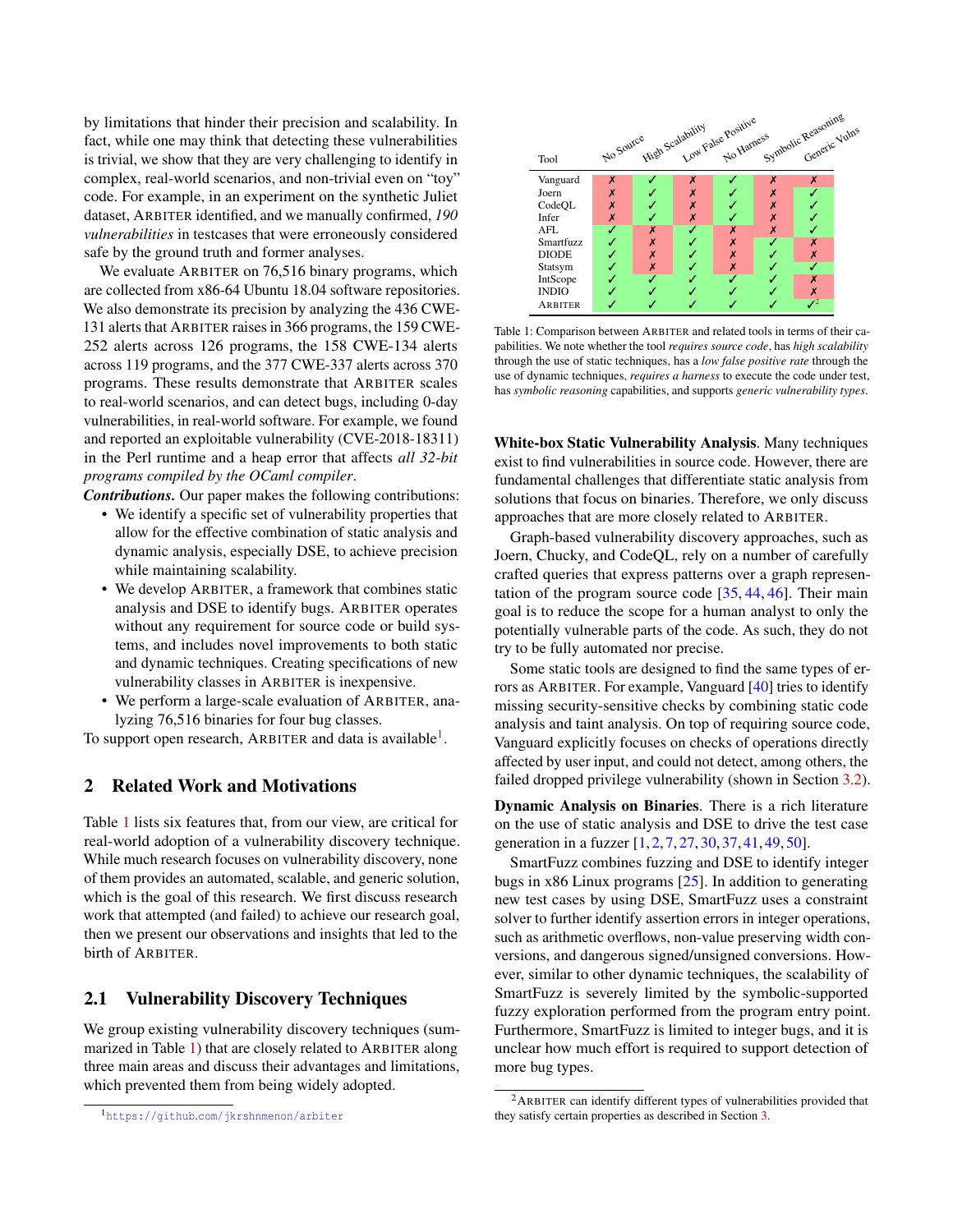Other solutions adopt taint analysis or DSE to uncover vulnerabilities in applications, e.g., Statsym [\[48\]](#page-14-12), which uses statistics-guided DSE, and DIODE [\[39\]](#page-14-13), which uses taint analysis to identify code locations that allocate memory and DSE to check if the integer argument of these allocation is vulnerable to overflow. While these solutions can find some vulnerabilities that ARBITER finds, both approaches require test-cases that exercise vulnerable points in target programs. In practice, this often requires an extensive fuzzing campaign.

Binary Static Analysis enhanced by DSE. Combining static analysis and DSE to verify results and reduce false positives is not novel. INDIO [\[51\]](#page-14-14) is a pattern-matching solution that identifies and ranks code locations for potential vulnerabilities, then uses DSE with path pruning to validate the vulnerability. INDIO always starts from the program's entry point when performing DSE, which greatly limits its scalability.

IntScope [\[42\]](#page-14-15) uses path-sensitive data-flow analysis to identify integer overflows, and taint analysis followed by DSE to verify that the overflow constraints are satisfied. The combination of static analysis and DSE and the ability to detect integer overflows with a low number of false positives makes these approaches similar to ARBITER. However, these techniques are tailored to a specific class of bugs, while integer overflow is only one example of what ARBITER is designed to detect.

### 2.2 Binary Analysis: Static vs. Dynamic

Table [2](#page-3-0) provides a qualitative comparison of common vulnerability discovery techniques on binary code. Generally, dynamic techniques and static techniques have different focuses: The former sacrifices code coverage (due to the dynamic coverage problem, which leads to a high number of missed bugs) and heavily relies on human effort for harnessing and deployment, while the latter can easily achieve high code coverage at the cost of high false positives. Resource requirements, scaling up, filtering false positives from reported vulnerabilities, and human effort in modeling environment or creating harnesses all directly translate to the essential cost of applying these techniques. This cost contributes to the reluctance of applying these techniques on a wide spectrum of binaries.

Revisiting Table [2](#page-3-0) reveals an interesting gap among these vulnerability discovery techniques: The lack of *economic*, *scalable*, and *low-human-inference* techniques with low false positive and false negative rates. Specifically, the absence of such techniques dictates that the use of modern vulnerability discovery techniques must be combined with high cost, in the form of either significant compute or human effort. This motivates our design of ARBITER, a low-cost vulnerability discovery technique on binary code for a set of vulnerability classes that are compliant with certain properties.

### <span id="page-2-0"></span>3 Vulnerability-Targeted Static Analysis

Our key insight is that, by carefully choosing vulnerabilities with properties that can be leveraged during both static and dynamic analysis, we can properly scope a vulnerability detection approach to combine these two paradigms and achieve high precision while maintaining scalability. To this end, we identified a set of vulnerability "properties" that lend themselves well to static analysis while also providing opportunities for integrating dynamic techniques to improve precision. We identified three such properties:

(**P1**) Data-flow sensitive vulnerabilities. Vulnerabilities that are *data-flow sensitive* can be discovered by reasoning about data flows between input sources and vulnerability sinks. Note that the scope of data-flow sensitive vulnerabilities is strictly larger than taint-style vulnerabilities, which only includes vulnerabilities that are caused by *missing* sanitization on tainted user input [\[45\]](#page-14-16). These are approachable by static techniques, with typical precision limitations, but *also allow for additional dynamic verification of data flows* to increase precision.

(**P2**) Easily identifiable sources or sinks. During vulnerability discovery, vulnerability sources determine the beginning of data-flow tracking, and vulnerability sinks determine the termination of data-flow tracking. Identifying sources and sinks for many vulnerability classes requires precise aliasing information on an entire binary, which is known to be prohibitively expensive and unscalable. For example, if the source is defined as "any data read from file /tmp/secret," identifying all input sources will require correctly analyzing the parameters of every function and syscall that opens a file, and the propagation of file pointers, file descriptors, and relevant data structures. On the contrary, some have sources or sinks that can be identified through examining artifacts that a computationally cheap and scalable analysis generates, such as a CFG. An example of such a sink is "all call sites to the library function malloc()."

With this style of sources and sinks, slicing a program from a source to a sink is a well-studied static technique. Though this property is generally considered in the context of static analysis, these slices can be processed by dynamic techniques. This allows for dynamic techniques, such as DSE, to reason about over-approximations in the slicing process, fix such over-approximations, and improve overall system precision. (**P3**) Control-flow-determined aliasing. Tracking dataflows almost always involves recovering aliasing information, which requires an expensive, full-binary analysis on the target. However, we observe that the data flows that many vulnerabilities incorporate do not involve pointer dereferencing at all, or when they do, the pointer can always be resolved to one object that is determined by the control flow (*e.g.,* local variables accessed through the stack pointer). We deem such cases of aliasing as control-flow-determined, making this a prerequisite of our targeted vulnerabilities.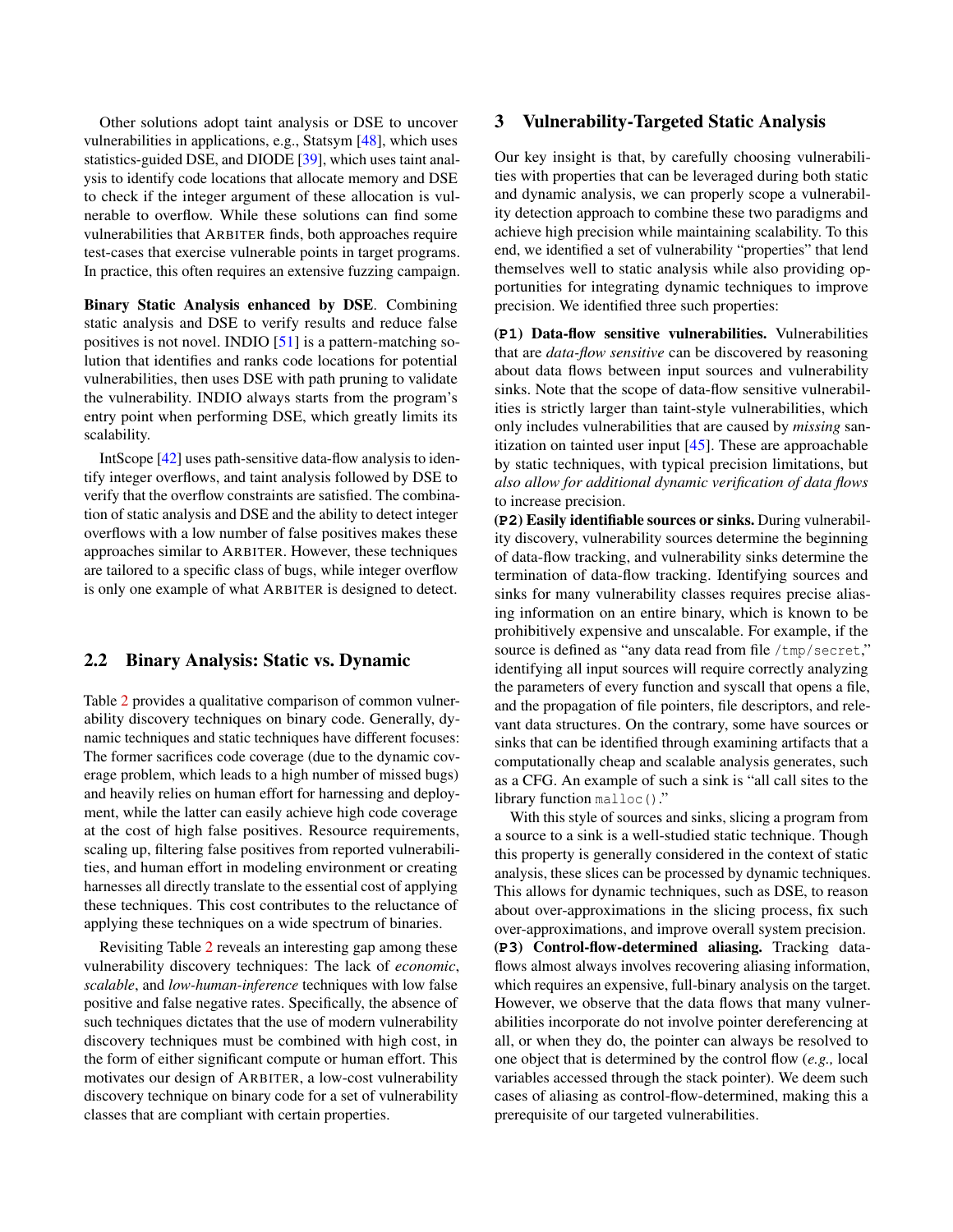<span id="page-3-0"></span>

| <b>Technique</b>   | Genre   | FP   | FN     | Vuln. types       | Coverage | <b>Resource</b> | Human effort            | <b>Scalability</b> | <b>Examples</b>               |
|--------------------|---------|------|--------|-------------------|----------|-----------------|-------------------------|--------------------|-------------------------------|
| Fuzzing            | dynamic | no   | high   | crash-introducing | very low | high            | harnessing, deployment  | high               | [1, 2, 7, 10, 11, 30, 37, 50] |
| Taint tracking     | dynamic | no   | high   | generic           | very low | high            | harnessing, env., rules | high               | [26, 34]                      |
| <b>DSE</b>         | dvnamic | yes  | high   | generic           | low      | very high       | harnessing, env., rules | low                | [34, 38]                      |
| DSE-assis. fuzzing | dynamic | no   | high   | crash-introducing | low      | high            | harnessing, env.        | medium             | [5, 6, 16, 17, 27, 41, 49]    |
| Graph-based tech.  | static  | high | medium | generic           | high     | low             | env., rules, fp         | high               | [28, 44, 45]                  |
| Taint-based tech.  | static  | high | medium | generic           | high     | low             | env., rules, fp         | high               | [8, 18, 31, 32]               |
| ARBITER            | hybrid  | low  | low    | specific          | high     | low             | rules                   | high               |                               |

Table 2: A qualitative comparison of the strengths and weaknesses of common vulnerability discovery techniques on binary code. "DSE-assis. fuzzing" refers DSE-assisted fuzzing techniques; "Graph-based tech." refers to static analysis techniques that are based on program property graphs; "Taint-based tech." refers to taint-based static analysis techniques. The "high," "medium," and "low" assessment are empirical and illustrative. "Generic" means users can develop violation detection rules for each vulnerability type to discover. "Env." refers to the effort of modeling environment (developing taint propagation rules for library functions in taint tracking, or developing function summaries for library functions in DSE). "FP" refers to false-positive reduction effort, which is mostly done by humans.

From the static side, this property allows ARBITER to adaptively step forward or back on a CFG without having to worry about imprecisions caused by incorrect aliasing information. From the dynamic side, it greatly simplifies aliasing problems resulting from the lack of initialization of the dynamic state.

Choosing the right techniques. The three key properties previously described allow ARBITER to yield a powerful integration of static and dynamic techniques that focus on a subset of common vulnerability classes while retaining sufficient generality to adapt to a range of real-world vulnerabilities. Specifically, we use the static techniques of data flow recovery and program slicing (more details in Section [5\)](#page-5-0). Our choice of dynamic techniques is informed by the vulnerability properties. P1 defines the scope of vulnerabilities that ARBITER can support and suggests the use of DSE, which can reason about complex value relationships in data flows. P2 defines a pre-condition to achieve high scalability by providing an opportunity to execute *small slices* of programs. This poses a challenge: These slices typically lack state information necessary for a dynamic analysis. Luckily, P3, and the resulting ability to ignore much of the aliasing problem, allows us to effectively apply a DSE technique known as Under-Constrained Symbolic Execution (UCSE). Without P3, ARBITER would need to either compute aliasing during static analysis (which is an undecidable problem) or accept high false positives caused by conservative aliasing. Our dynamic techniques are discussed in Section [6.](#page-6-0)

Thus, ARBITER can reason about vulnerabilities that comply with these properties in both static and dynamic-symbolic contexts. We call these vulnerabilities *Property-Compliant (PC) Vulnerabilities*. To give the reader a better perspective on the concrete scope of our approach, we represent candidate Common Weakness Enumeration (CWE) entries which contain PC-type vulnerabilities in Table [3,](#page-4-1) along with example CVE entries and suggested sources and sinks. In the remainder of this paper, we will focus on CWEs: 131, 134, 252 and 337: "Incorrect Calculation of Buffer Size," "Uncontrolled Format String," "Unchecked Return Value," and "Predictable Seed in Pseudo-Random Number Generator."

## <span id="page-3-2"></span>3.1 CWE-131: Allocation Site Overflows

Integer overflows at allocation sites are a serious class of vulnerabilities that can provide attackers with powerful primitives. Such vulnerabilities can cause programs to allocate blocks of memory smaller than the amount of data they are supposed to hold. When data is copied into this memory, the resulting out-of-bound memory accesses can potentially be exploited by attackers to gain code execution.

Occurrence. We observed this as a common pattern in modern software where a custom wrapper function is invoked to allocate memory using common libc functions such as malloc, realloc, or calloc. The wrapper function usually requires an argument that denotes the number of bytes to be allocated. Before invoking functions to allocate the requested number of bytes, that number might be increased to accommodate application-specific metadata. When the requested size is very large, this increase can lead to an integer overflow, causing a too-small allocation to be requested.

Static sources and sinks. Naturally, the sinks for this CWE are allocation functions (malloc, calloc, realloc). The sources, in turn, are arguments to the wrapper function that *calls* the identified sinks.

Static data flow. The data flow specification for this vulnerability is simple: we can statically recover all flows from the sources to the sinks, and then reason about them symbolically. Dynamic symbolic constraints. Our dynamic constraints for CWE-131 ensure that allocation size calculations do not overflow in wrapper functions. The constraints, expressed mathematically here (but procedurally in ARBITER), are as follows:

Let *uint* :  $e \rightarrow$  *uint* denote the evaluation of an expression as an unsigned integer value. Given an arithmetic expression *e* passed as argument to a memory allocation function *f* , and its individual terms  $\{e_1, \dots, e_n\}$ . A vulnerability exists iff  $\exists e_i \in \{e_1, \dots, e_n\} |$ *uint* $(e_i) >$ *uint* $(e_i)$ .

This constraint is based on the assumption that a function that contains the allocation site never decreases the required length of the memory block<sup>[3](#page-3-1)</sup>.

<span id="page-3-1"></span><sup>&</sup>lt;sup>3</sup>Interestingly, in our large-scale evaluation, we found that this assumption does not always hold, which leads to false positive detections of vulnerabilities. We discuss these cases, and their impact on our results, in Section [8.1.1.](#page-8-0)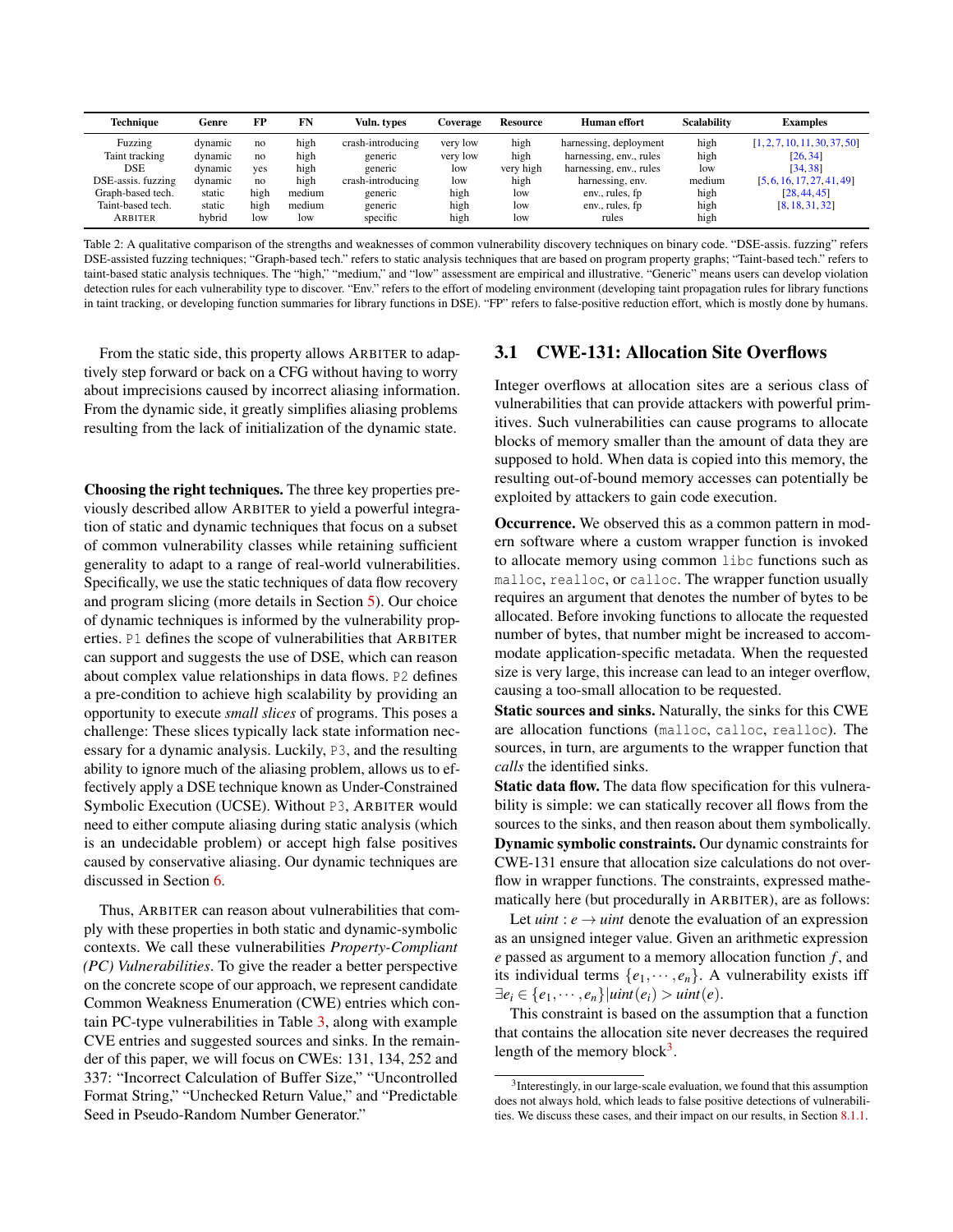<span id="page-4-1"></span>

| <b>CWE-ID</b>  | Description                                                                                   | P1 | P <sub>2</sub> | P <sub>3</sub> | Source                                           | Sink                    | <b>CVE</b>       |
|----------------|-----------------------------------------------------------------------------------------------|----|----------------|----------------|--------------------------------------------------|-------------------------|------------------|
| <b>CWE-78</b>  | Improper Neutralization of Special Elements used in an OS<br>Command ("OS Command Injection") |    |                |                | 1st arg. of $spring()$                           | 1st arg. of system ()   | CVE-2016-1334    |
| <b>CWE-190</b> | Integer Overflow or Wraparound                                                                |    |                | ℐ              | arithmetic op. on return<br>values of size of () | size_t arg. of *        | CVE-2017-1000121 |
| <b>CWE-131</b> | Incorrect Calculation of Buffer Size                                                          | ✓  | ✓              | ✓              | arithmetic operations                            | arg. of malloc()        | CVE-2018-18311   |
| <b>CWE-134</b> | <b>Controlled Format String</b>                                                               | ✓  |                |                |                                                  | printf() and alike      | CVE-2012-0809    |
| <b>CWE-252</b> | Unchecked Return Value                                                                        | ℐ  |                | ℐ              | return values of setuid()                        |                         | CVE-2013-4559    |
| <b>CWE-337</b> | Predictable Seed in Pseudo-Random Number Generator                                            |    |                |                | return values of time ()                         | arg. to srand ()        | CVE-2020-13784   |
| <b>CWE-676</b> | Use of Potentially Dangerous Function                                                         |    |                |                | *                                                | 1st arg. of strcpy()    | CVE-2011-0712    |
| <b>CWE-120</b> | Buffer Copy without Checking Size of Input ("Classic Buffer<br>Overflow")                     |    |                |                | 2nd arg. of $read()$                             | 1st arg. of memory $()$ | CVE-2003-0595    |

Table 3: Example candidate vulnerability classes that ARBITER supports with sample sources and sinks. The green background indicates a deterministically matched property. The yellow background indicates a conditionally matched property. P1 refers to data-flow vulnerabilities, P2 refers to easily identifiable sources and sinks and P3 refers to control-flow-determined aliasing. In this paper, we specifically explore the automatic detection CWE's 131, 134, 252 and 337.

## <span id="page-4-0"></span>3.2 CWE-252: Unchecked Return Values

Vulnerabilities can occur if a program does not properly handle an error. These vulnerabilities can provide an attacker with a range of capabilities from Denial-Of-Service to Privilege Escalation [\[21\]](#page-13-13). A typical attack vector is a vulnerability in a program that tries to drop privileges to an unprivileged user after a privileged initialization phase. If the return value from the privilege reduction (i.e., setuid) is not checked, the program may be vulnerable.

Occurrence. These flaws can occur whenever developers omit return value checks for code that *can*, but almost never *does*, fail. Aside from setuid and similar functions, this includes frequently used functionality such as mmap, open, close, and so on.

Static sources and sinks. We decided to focus on system calls that have clear security implications, resulting in the following list of sources: access, chdir, chown, chroot, mmap, prctl, setgid, setsid, setpgid, setreuid, setregid, setresuid, setresgid, setrlimit, and stat. This list is trivially expandable. For sinks, we used the return block of the function (in the binary being analyzed) that is calling the system call's corresponding libc API.

Static data flow. To catch cases where the return value was discarded (a common cause of this vulnerability), the data flow specification must capture all flows of the API return value from the source, including those where the return value of the caller did *not* depend on the system call return value.

Dynamic symbolic constraints. The return value of our chosen APIs can either be −1 for error, or something else, for success. ARBITER's ability to reason symbolically allows us to craft a powerful vulnerability constraint for this application: If, at the end of the function, DSE identifies states where the return value from the API call can be *either* success or failure, then there was no check to constrain the value, and an unchecked return value vulnerability exists.

### <span id="page-4-2"></span>3.3 CWE-134: Uncontrolled Format String

Formatting functions, such as  $print(f)$ , determine the number of arguments at runtime based on a *format string*. This format string, as a required function argument, contains both ordinary characters (printed verbatim) and *format directives*, which specify arguments to be printed, copied, or modified. If a user can control the format directives, they can often use this capability to disclose or overwrite memory values and compromise the security of the program.

Occurrence. These flaws can potentially occur whenever a format string is not constant. This can be the result of lazy programming practices (i.e., printf(name); instead of printf(" $\frac{1}{8}$ s", name);) or of insufficient filtering in the dynamic construction of format strings. The former frequently occurs in lesser-exercised paths (especially error logging).

Static sources and sinks. We used the set of libc functions that would be affected by format string vulnerabilities as sinks. These are printf, fprintf, asprintf, dprintf, sprintf, snprintf, vasprintf, vfprintf, vsprintf, and vsnprintf. The sources, in turn, are arguments to the wrapper function that *calls* the identified sinks.

Static data flow. The data flow specification for this vulnerability is simple: we can statically recover all flows from the sources to the sinks, and then reason about them symbolically. Dynamic symbolic constraints. The dynamic symbolic constraints for this vulnerability check whether the format string used in a sink is a constant or not. If this format string is not a constant, this is flagged as a potential bug.

## 3.4 CWE-337: Predictable Seed in PRNG

The security of a Pseudo-Random Number Generator (PRNG) depends on the unpredictability of its seed. If an attacker can predict this seed then, regardless of the quality of the PRNG, they can determine the random values used by the program. If these random values are used for security-critical operations, the attacker might be able to violate security.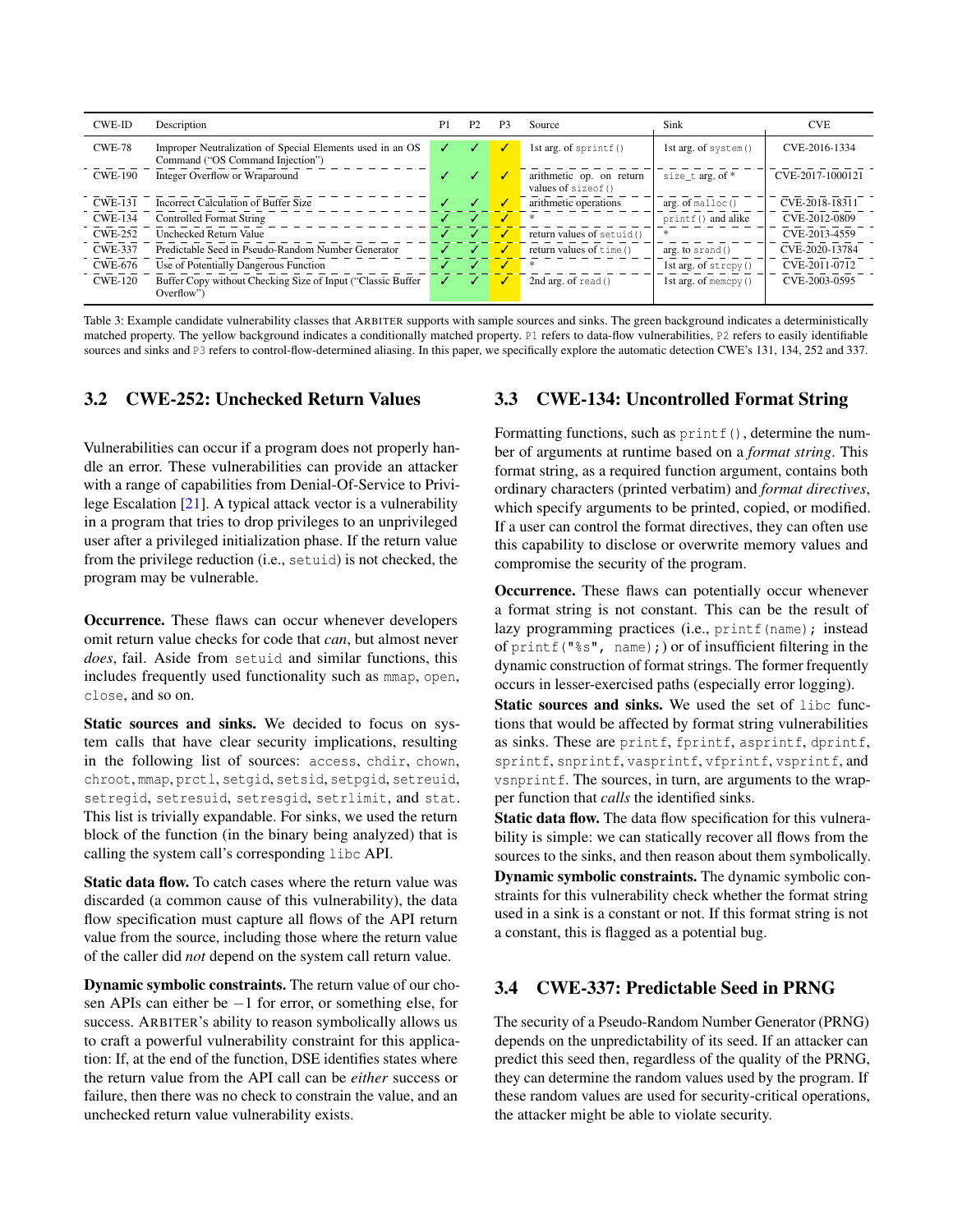Occurrence. Unfortunately, a common practice, is to use the current time (in seconds) to seed the PRNG. This makes the random seed predictable, and is responsible for a number of real-world vulnerabilities. Similar common anti-patterns involve the use of process IDs as seeds. These IDs are predictably increasing, also making them poor choices of seeds. Static data flow. The data flow specification for this vulnerability is simple: we can statically recover all flows from the sources to the sinks, and then reason about them symbolically. While previous vulnerability classes used constant values as negatives, they are treated as positives here.

Dynamic symbolic constraints. DSE is used to confirm the results of the data flow analysis and establish a data flow between the sources and the sinks. There are no additional constraints that need to be applied.

### 4 ARBITER Analysis Framework

The properties identified in Section [3](#page-2-0) enable the effective combination of static and dynamic approaches into ARBITER. In this section, we provide an overview of the ARBITER approach, and discuss, at a high level, how it detects PC vulnerabilities in binary programs.

Figure [1](#page-6-1) shows an overview of ARBITER. At a high level, ARBITER combines scalable static analysis techniques with precise DSE techniques. The former allows it to identify a superset of PC vulnerability candidates in the program being analyzed, while the latter acts as a filter for false positives, configurable between precision and scalability. ARBITER functions fully on binary code, and, while its underpinning concepts are well-studied in source code, their use on binary code required several innovative analysis improvements.

Input: The Binary. To analyze binary code, ARBITER needs the binary in question. Unlike purely dynamic analyses (such as fuzzing), the provided binary does not need to be runnable. Input: Vulnerability Description. As discussed in Section [3,](#page-2-0) PC vulnerabilities have certain properties that can be used to detect them with static analysis. These properties are provided to ARBITER as a *Vulnerability Description* (VD). A VD is a programmatic representation of the static and symbolic artifact descriptions in Section [3](#page-2-0) (e.g., Section [3.1](#page-3-2) for CWE-131 and Section [3.2](#page-4-0) for CWE-252). Other PC vulnerability classes can be added through the creation of a VD.

Identifying vulnerable flows. ARBITER uses a combination of techniques to identify flows potentially satisfying the VD in the binary. It first searches for VD subjects on a recovered Control Flow Graph, then queries a computed Data Dependency Graph to identify data flows between these subjects matching the provided VD. ARBITER computes paths representing these flows, and promotes these to the next step. This process is described in Section [5.](#page-5-0)

Verifying vulnerable conditions. ARBITER uses Under-Constrained Symbolic Execution (UCSE) to execute the provided paths and recover symbolic data relationships between the source and sink. If this relationship satisfies the constraints described in the provided VD, the path is promoted to the next step. This process is described in Section [6.](#page-6-0)

Reducing context-based false positives. ARBITER limits the context sensitivity of its static analysis to achieve scalability. As a result, the data flow detected for a Vulnerability Candidate might be missing constraints that would be present with a higher context sensitivity, resulting in a false positive detection. To alleviate this problem, ARBITER computes a slice from the detected sink with a higher context sensitivity, and symbolically executes it to identify missing constraints. By increasing the context sensitivity level in this step, AR-BITER trades scalability for precision. If ARBITER cannot identify any constraints to invalidate an extant Vulnerability Candidate, that candidate will be reported to the analyst as an alert. This process is described in Section [7.](#page-7-0)

### <span id="page-5-0"></span>5 Identifying Vulnerable Flows

Taking a CFG and a VD as input, ARBITER builds and queries a data dependency graph (DDG) with respect to the vulnerability sources/sinks specified in the VD. The resulting candidate vulnerable data flows will be verified by the dynamic analysis component of ARBITER. This section will focus on the unique static data flow tracking technique that drives ARBITER, how the DDG is created, and how vulnerable data flow candidates are identified.

### 5.1 Precise Static Data Flow Tracking

Graph-based and taint-based static analyses were used to find taint-style vulnerabilities in both source code and binary code. While PC vulnerabilities are similar, reasoning about them may require more precision during data-flow tracking. AR-BITER does this with a novel static data flow tracking technique, named SymDFT, that focuses on *precision* and *scalability* while sacrificing soundness. Given any starting point (usually the beginning of a function), SymDFT statically emulates the basic blocks in a context-sensitive and path-sensitive manner, and models registers, memory (as a flat memory model that covers global regions, stack, and heap), syscalls, and accesses to and from file descriptors (this captures accesses to file and network sockets). SymDFT achieves high precision of modeled data by using a symbolic domain, i.e., tracking unknown variables and symbolic expressions during analysis. Next we detail the key design decisions of SymDFT.

Traversal policy. On a function level, SymDFT traverses the basic blocks inside the function in topological order, which ensures a block is always visited after all its predecessors are visited. Once a call to a callee is encountered, SymDFT will analyze the callee function and use the returned abstract state to proceed the analysis at the return site.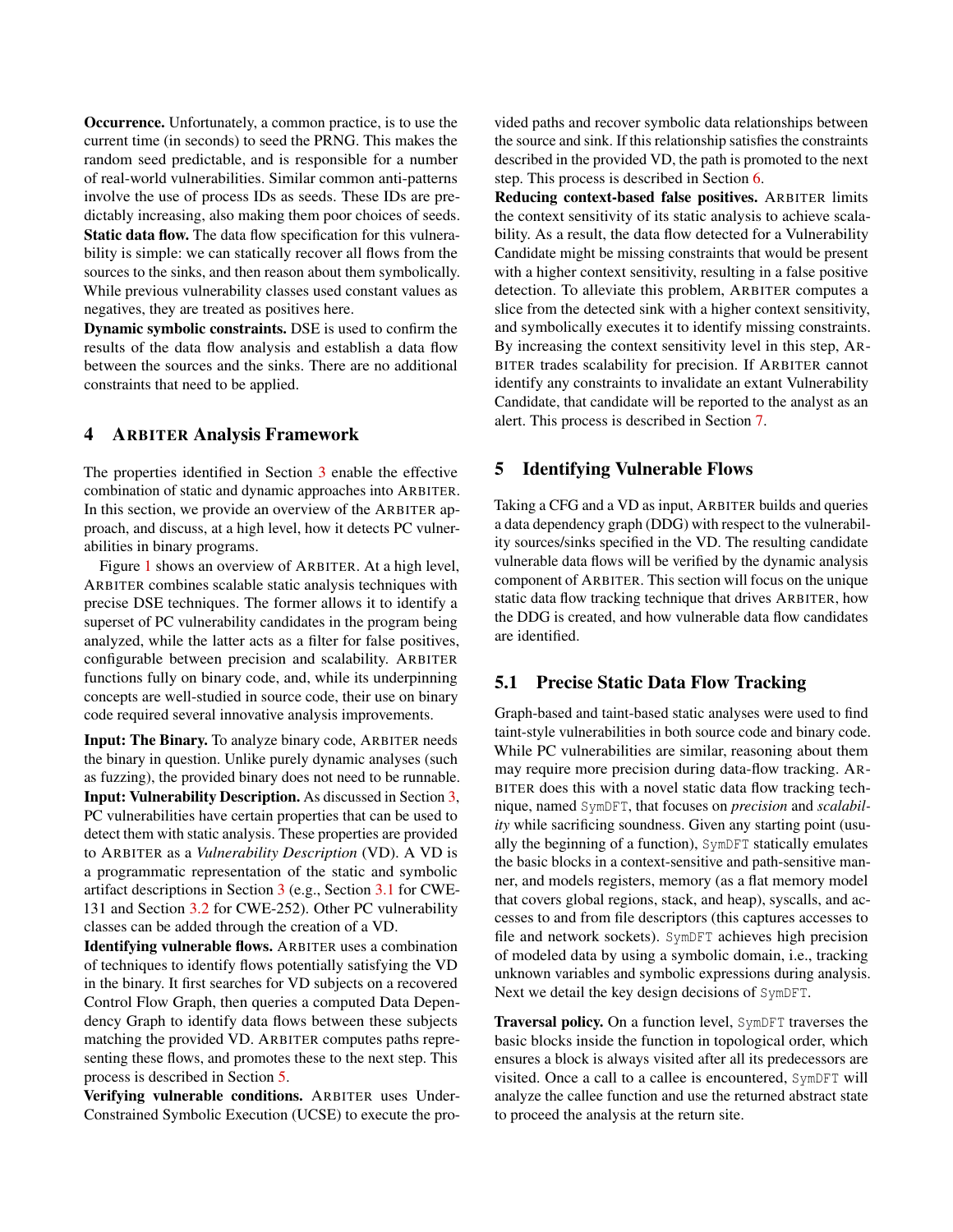<span id="page-6-1"></span>

Figure 1: ARBITER's workflow. ARBITER discovers vulnerabilities in three steps: identifying vulnerable flows, verifying conditions, and reducing false positives.

Branching policy. SymDFT incorporates an idea underpinning forced execution and blanket execution [\[12\]](#page-13-14): At each branching point it forks the abstract state and follows *all* branches, regardless of branch feasibility: SymDFT collects symbolic path predicates (i.e., symbolic constraints) as the emulation progresses, but it does not evaluate the satisfiability of these constraints. While this sacrifices precision, ARBITER restores precision in the verification step described in Section [6.](#page-6-0)

State merging policy. Abstract states at the same binary address are merged immediately, where each state is assigned a *merging label*, and the concrete and symbolic expressions are merged into a form of an if-then-else expression with the merging labels being the conditions.

Termination. To ensure analysis termination, SymDFT employs an aggressive termination strategy: (1) When the call depth exceeds 2 functions, SymDFT forges an abstract return value instead of analyzing the callee and (2) Each loop is visited at most 3 times. This aggressive termination strategy trades a decrease in soundness and precision for scalability.

## 5.2 Building DDGs and Extracting Flows

ARBITER first identifies sources or sinks on the CFG and recognizes the relevant functions. Then ARBITER builds a DDG for the function containing each source or sink. Note that these DDGs do not include any of the callers, which will be further discussed in Section [7.](#page-7-0) Knowing sources and sinks, identifying all vulnerable data flows on a DDG is as trivial as traversing from sources or sinks and generate subgraphs.

When only sinks are described in the VD, ARBITER builds a DDG for each function (and callees) where sinks are found, instead of building a full-program DDG covering all potential input sources. This significantly improves scalability of DDG generation and vulnerable flow identification at the cost of precision, which ARBITER corrects in the verification step.

#### <span id="page-6-0"></span>6 Verifying Vulnerable Flows

Candidate vulnerability data flows collected during static analysis are not necessarily vulnerable because (1) they are unsatisfiable or (2) the path predicates make the vulnerability

untriggerable even if the flow is valid. ARBITER uses underconstrained symbolic execution to verify each candidate data flow and eliminate those unsatisfiable or not vulnerable.

### 6.1 Under-Constrained Symbolic Execution

Due to incomplete CFGs and the dynamic coverage problem, ARBITER usually cannot derive a feasible execution path that starts from the entry point of the target binary and reaches the vulnerability sink. Instead, binary program slices that candidate data flows correspond to usually do not include code that is necessary for program state initialization. In source-based analyses, *under-constrained symbolic execution* (UCSE) is a viable approach to performing DSE on incomplete program states [\[13,](#page-13-15) [29\]](#page-14-23). UCSE allows symbolic execution of arbitrary functions without initializing data structures or modeling environments. All values that are not available in the incomplete state (e.g., missing parameters and unknown return values from callees) are deemed as *under-constrained* variables. When an under-constrained variable is used as a pointer, UCSE will initialize the variable as a pointer that points to a freshly allocated memory region with the same size the pointer type specifies. If the variable is not used as a pointer, an under-constrained variable will be more constrained with symbolic constraints applied to it.

In ARBITER, we extend UCSE to support binary code. UCSE fundamentally suffers from the aliasing problem by assuming under-constrained pointers do not point to any existing objects (or in binaries, any allocated regions in memory). Luckily, P3 in PC vulnerabilities dictates that no aliasing relationships that are uncaught by the control flow exists, which sidesteps the aliasing problem in UCSE.

Two challenges arise because type information is unavailable on stripped binaries. We present them and our solutions.

Shadow memory allocation. Due to lack of type information, UCSE does not know the size of the memory region to allocate. In ARBITER, UCSE does not determine the sizes of the memory regions that are allocated for under-constrained pointers. Instead, we assume each under-constrained pointer points to a *shadow* memory region that is completely isolated from the stack, the heap, and other shadow memory regions.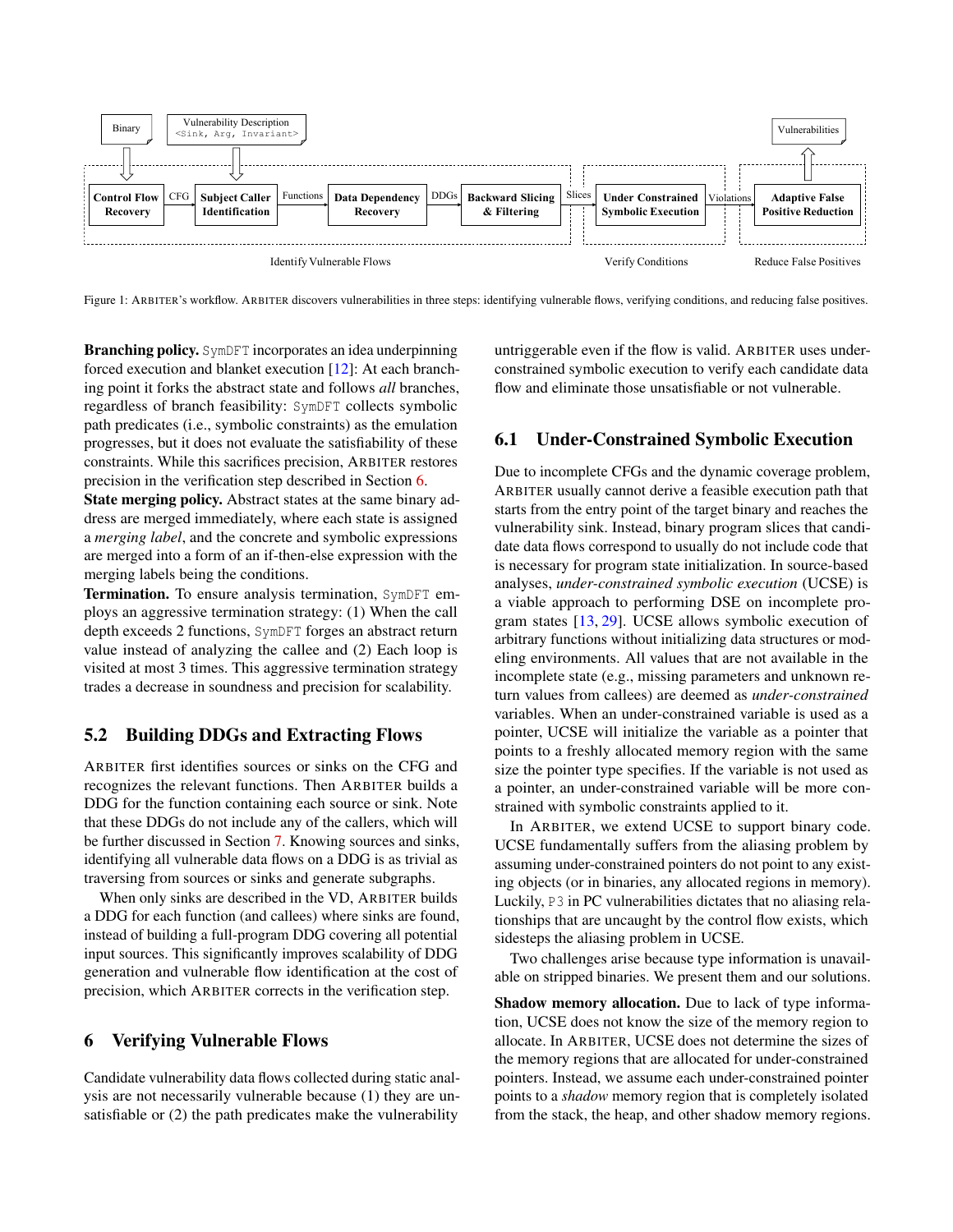All pointers derived from an under-constrained pointer can only be used to access the same shadow region.

Adding necessary constraints. UCSE on source code relies on information about sizes of variables for constraining pointers (to within the variable) and finding violations (when a pointer access goes beyond the range of the variable it should point to). Such information is unavailable on binary code, making constraining pointers and variables difficult, and certain memory accesses caused by under-constrained pointers or variables may corrupt critical data structures on the stack or in the global region (e.g., a fully constrained pointer, a stored return address, etc.), which will lead to unsound symbolic states that do not exist during execution. Hence, our UCSE aggressively adds constraints to variables and pointers so that key data on the stack or in the global region cannot be overwritten. Note that this way, our UCSE will not find vulnerabilities (e.g., stack buffer overflows) that involve overwriting these critical data structures, but such vulnerabilities are not within PC and are thus outside the scope.

### 6.2 Collecting Data Flow Constraints

For each candidate vulnerability data flow, ARBITER runs UCSE on a program slice that is generated by traversing the CFG from each sink. At the sink, ARBITER extracts the symbolic expressions that represent data dependencies between the source and sink and collects path predicates (constraints). If the constraints corresponding to the VD are satisfiable, ARBITER reports a potential VD violation.

## <span id="page-7-0"></span>7 Adaptive False Positive Reduction

Despite the satisfiability filtering of candidate vulnerable data flows in the UCSE step, the lack of context still leaves a large number of false positives. Because ARBITER works inside a function, it does not have context-sensitive information that might influence the control- and data-flow of a function.

We filter out false positives by increasing the analysis context *once a vulnerability is detected in a smaller context*. ARBITER recursively identifies all call sites of the current function and proceeds to analyze in the context of the calling frames. ARBITER recursively continues to expand the context caller by caller until a predefined recursion limit is reached.

The recursion limit can be chosen by the analyst adaptively based on the number of reports and time constraints, as each additional context could lead to an exponential increase in analysis time. Our results show that each context expansion steps cuts alerts by roughly a factor of two (shown in Section [8.1\)](#page-7-1), and three reduction steps reduce false positives sufficiently for results to be manually verified.

<span id="page-7-3"></span>

| <b>Class</b>   | Alerts |     | True            |  | <b>False Positive</b> |     |  |    |
|----------------|--------|-----|-----------------|--|-----------------------|-----|--|----|
|                |        |     | <b>Positive</b> |  | VFP                   | DFP |  | UТ |
| <b>CWE-131</b> |        | 436 | 194             |  | 184                   |     |  |    |
| <b>CWF-134</b> |        | 158 | 12              |  | 139                   |     |  |    |
| <b>CWE-252</b> |        | 159 | 83              |  | 15                    | 56  |  |    |
| <b>CWE-337</b> |        | 377 | 372             |  |                       |     |  |    |

Table 4: Summarizing the results of the different experiments. "VFP" refers to the number of false positives classified as Vulnerability False Positive. "DFP" refers to the number of false positives classified as Description False Positive. "UT" refers to the number of reports that we could not triage due to software complexity.

### 8 Evaluation

We performed several experiments to measure the effectiveness of ARBITER in terms of both its performance and its ability to identify bugs in real-world software, on a large scale, while maintaining a high precision. The evaluation was performed on a Kubernetes cluster of Intel Xeon CPUs at 2.30GHz, with one core and 4GB of RAM dedicated to the analysis of each binary. The prototype of ARBITER was implemented atop angr [\[38\]](#page-14-19).

We discuss three separate sets of experiments: a performance evaluation on the coreutils Linux binaries to measure the computational cost of different parts of our techniques (presented in Appendix  $C$ ), a comparative experiment on the Juliet program analysis test suite and several other Linux programs to position ARBITER with respect to state-of-the-art, and a large-scale evaluation on the Ubuntu 18.04 software repository (containing 76,516 binaries) to assess ARBITER's ability to detect vulnerabilities in the CWE-131, CWE-252, CWE-337, and CWE-134 vulnerability classes.

#### <span id="page-7-1"></span>8.1 Effectiveness Evaluation

To measure ARBITER's ability to find bugs in real code, we performed a large-scale effectiveness evaluation on all userspace binaries in the x86-64 Ubuntu Linux 18.04 repositories. Out of the 1,852,152 ELF files in the Ubuntu Linux 18.04 repositories, we excluded 1,708,122 kernel modules (on which ARBITER is not designed to function), and 64,101 symbol-only ELF files (containing debug symbols for other  $ELFs$ <sup>[4](#page-7-2)</sup>. The resulting 79,929 ELFs contained 79,343 unique files. The underlying angr framework failed to process 2,829 of these, leaving us with a final dataset size of 76,516.

We checked each binary against ARBITER's four implemented VDs: CWE-131, CWE-252, CWE-134, and CWE-337. Across the four vulnerability classes, with a recursion limit of three for the Adaptive False Positive Reduction step, ARBITER raised 1095 alarms. We manually analyzed all of these 1095 alarms and were able to classify 1036 alarms into 636 True Positives and 400 False Positives. We differentiated the False Positives between false positives stemming

<span id="page-7-2"></span><sup>&</sup>lt;sup>4</sup>In our dataset of nearly 65k packages, 600 packages have on average 4,000 kernel object files each.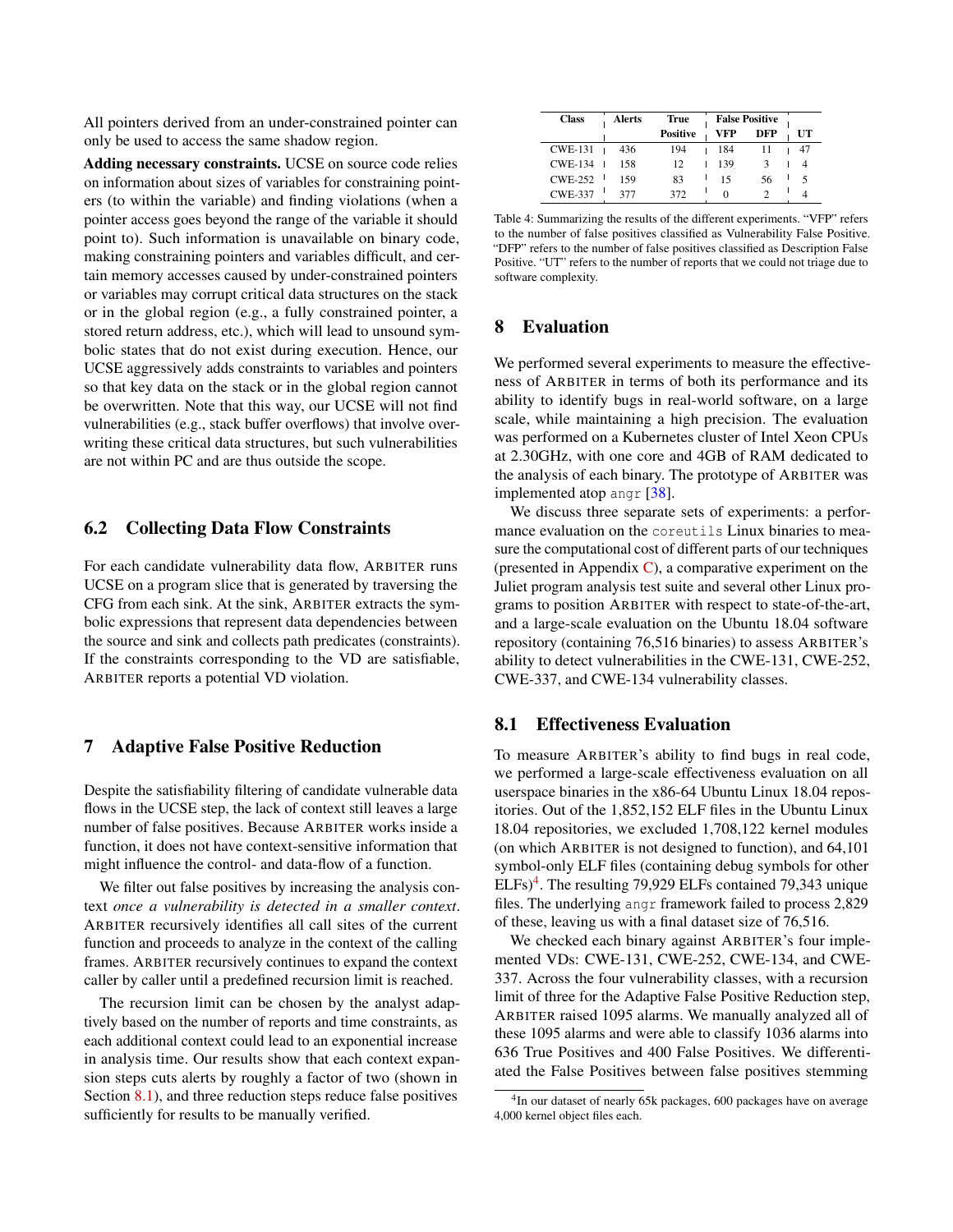from insufficient precision in the analysis (which we term a *Vulnerability False Positive*) and false positives due to imprecision the VD itself (a *Description False Positive*) [5](#page-8-1) . The 410 False Positives included 338 Vulnerability False Positives and 72 Description False Positives. For the remaining alerts, we could not classify them into True or False Positives due to our unfamiliarity with the applications and their complexity.

Table [4](#page-7-3) presents a summary of ARBITER's alerts. For the curious reader, we include detailed information about the numbers of binaries, functions, sinks, paths, and states that ARBITER dealt with through various stages of its analysis on the different vulnerability types in Appendix [D.](#page-16-1)

We are responsibly disclosing vulnerabilities to the respective developers. Appendix [A](#page-15-0) lists public (addressed or WONT-FIX) vulnerability disclosures. Some vulnerabilities have now been fixed due to our efforts (e.g., CVE-2018-18311), while others were vulnerabilities rediscovered by ARBITER but not yet deployed to Ubuntu repositories (e.g., CVE-2016-5636, CVE-2017-1000158, and CVE-2020-7105).

Case Studies. We present several case studies of ARBITER's findings in Appendix  $E$ . One case study is especially interesting involving OCaml.

During our triaging of ARBITER's CWE-131 alerts, we found 26 reports where the buggy function was almost identical. When we checked the source code, we found that the programs were all written in OCaml, and *the OCaml source code of the functions in question did not contain any buggy behavior*. Upon further investigation, we found that all 26 alerts were caused by a bug introduced *during compilation by the OCaml compiler*. We investigated this thoroughly and developed a Proof of Concept that triggered an integer overflow and subsequently an out-of-bound heap access that eventually crashes the program. This bug affects *all 32-bit OCaml programs* compiled with affected releases (up to the latest one) of the OCaml compiler. We disclosed to the OCaml developers, and they are currently investigating the issue.

#### <span id="page-8-0"></span>8.1.1 CWE-131: Overflows at Allocation Sites

ARBITER raised 436 CWE-131 (Incorrect Calculation of Buffer Size, described in Section [3.1\)](#page-3-2) alerts in 444 functions across 366 binaries on our dataset. Through manual static analysis, we determined that 194 of these were True Positives, 184 were Vulnerability False Positives, and 11 were Description False Positives. We were unable to triage 47 alerts across 34 binaries due to the complexity of the vulnerable code and our lack of familiarity with the code bases in question.

Description False Positives. 11 alerts reported across 10 binaries show that the predicate we used in our CWE-131 VD does not always imply the presence of a bug. Our VD goal

was to model an integer overflow vulnerability in the argument to an allocation invocation. However, the predicate in the VD is based on a typical pattern for an integer overflow, not a specific integer overflow marker. Specifically, the pattern describes the situation of a size variable being passed as an argument to an allocation wrapper, and overflowing during computation, resulting in a smaller variable being passed to the allocator. In 11 out of 150,077,458 functions in the Ubuntu dataset this does not hold: a computation performed by the wrapper function legitimately reduces the allocation size, without undergoing an integer overflow.

Vulnerability False Positives. We identified several major reasons for VFPs among the CWE-131 alerts.

*Unrealistic Execution Requirements.* Triggering some detections may require executing callbacks an unreasonable number of times. For example, a detection that depends on a global counter becoming very large might need the function that increments that global counter to be executed billions of times, and is thus not triggerable in practice.

*Unrealistic Data Requirements.* Some alerts are generated for functions that *would* suffer an integer overflow when provided with a string of, e.g.,  $2^{64}$  bytes. As such data is infeasible to produce or transfer, these bugs are not triggerable. By investigating these cases further, we found that ARBITER raised alerts in 24 functions across 24 binaries because it assumed that  $2^{64}$ -1 byte-long strings were practical to have in memory.

*Dead code.* Some detections that appeared to be practical bugs were in dead code that could not be triggered.

*Insufficient analysis context.* In some cases, caller functions higher up in the call stack introduce constraints that make the vulnerability impossible to trigger in practice, but ARBITER does not analyze to a high enough caller level to reason about those constraints. For example, the alttab binary uses LibPNG to load a PNG, and contains a 4-byte integer overflow caused by image dimensions. Although the PNG specification allows for PNG height and width up to  $2^{32}$ , LibPNG limits them to  $2^{16}$ , making the bug untriggerable.

*Signedness side-effects.* In situations where an overflowed integer is sign-extended before being used in an allocation function, the extended value becomes huge, and the process exits because the allocation fails.

#### 8.1.2 CWE-252: Unchecked Return Values

In this template, ARBITER symbolically executes paths starting from the sink and tries to reach the end of the function that contains the sink. Then, during FP reduction, it executes paths from the outermost caller to the sink and continues execution until the end of that caller. This differs from the other three templates where ARBITER only explores from the caller up until the sink because, in CWE-252, the otherwise-unchecked return value could later be checked by a caller function.

For security-critical APIs listed in Section [3.2,](#page-4-0) ARBITER produced a total of 159 CWE-252 alerts in 135 functions

<span id="page-8-1"></span><sup>5</sup>As the VD we used for both experiments were proven incorrect in at least a few cases, we feel it is important to discuss both types of false positives separately.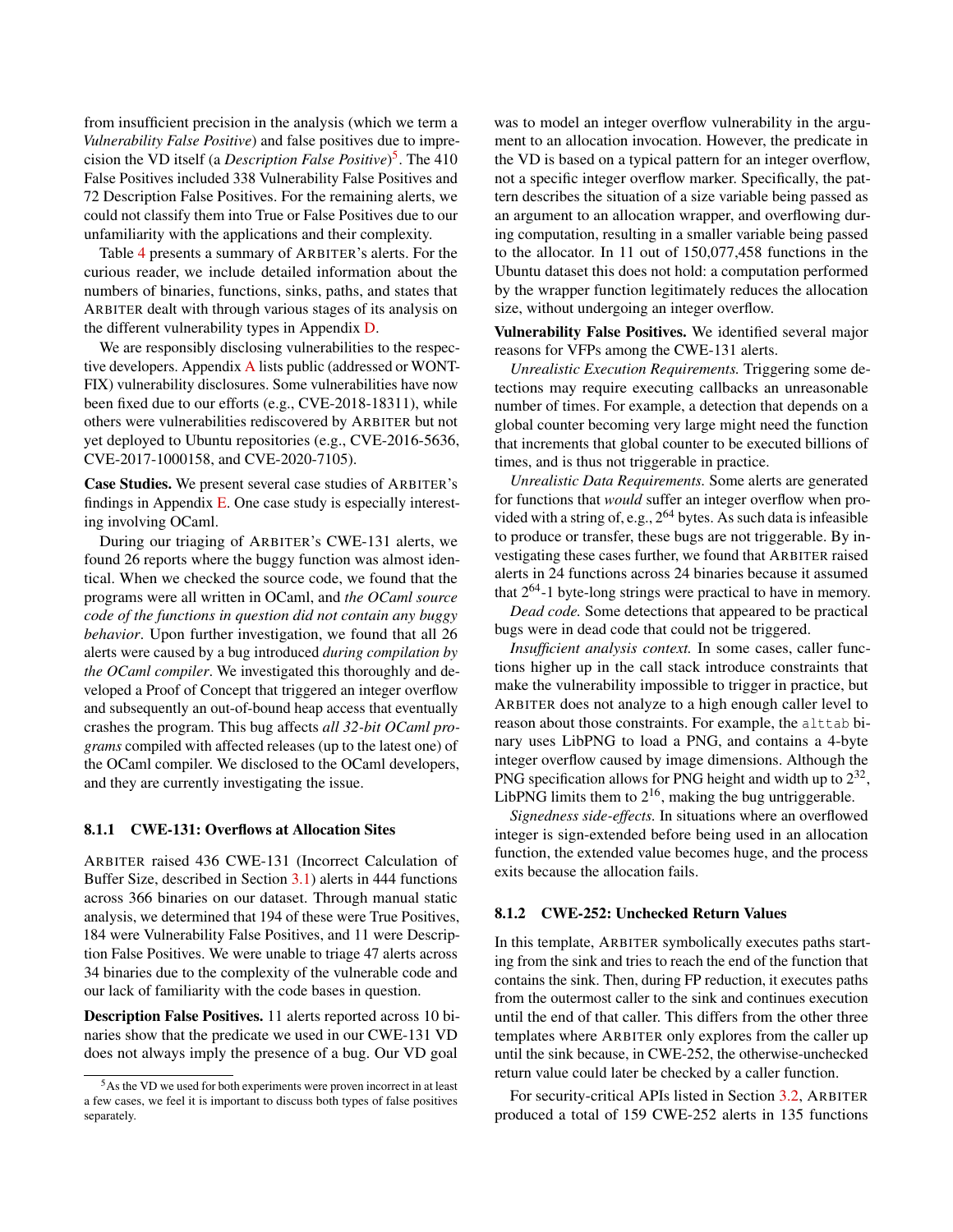across 126 binaries. We manually triaged these to identify 83 True Positives, 139 Vulnerability False Positives, 3 Description False Positives, and 4 alerts that we could not triage.

Description False Positives. Of the filtered list of 159 reports, we found 53 reports that violated the assumptions we had made while generating our VD for several reasons.

*Atomic operation confusion.* There were two detections where the subject's return value was overwritten with a default value using a single instruction *cmov*, which is a conditional mov instruction. ARBITER assumed that if a single state can satisfy either constraint for the return value of the subject, it must be reported as a bug. However, in these cases, the *cmov* instruction did not generate a new state but added a constraint on the return value of the subject. Our analysis incorrectly classifies these instances as bugs. Similarly, two other false positives were caused by *setz*. We can solve this problem by modifying the underlying code lifting mechanism to split a single *cmov/setz* instruction into two branches.

*Unsupported error values.* We had assumed that the return value of the subject could be either SIZE\_MAX or UINT MAX to return errors as 64- or 32-bit values respectively. Therefore, our VD would check if the value returned is either SIZE\_MAX or UINT\_MAX. All sinks VD except for *mmap* return UINT\_MAX on error, while *mmap* returns SIZE\_MAX on error. In the case of *mmap*, both UINT\_MAX and 0 are considered successful return values. Therefore, our analysis incorrectly labels these cases as True Positives. We found 52 cases where the return value of *mmap* was compared against UINT\_MAX and was (incorrectly) reported.

Vulnerability False Positives. In this case, false positives are usually caused by limitations in ARBITER's analysis engine.

*Duplicate sinks.* When a function has more than one sink, ARBITER would create symbolic expressions for the return value of each sink. However, the dependency between the sink and the generated symbolic expression is not preserved. Therefore, when the return value of one of these sinks is checked for error and the other is not, the constraints applied on the unchecked return value would be satisfied. ARBITER incorrectly classifies the first sink as the alert location when the actual alert is linked to the second sink. However, it should be noted that ARBITER also correctly identifies the alert linked to the second sink. We found eight instances of such alerts.

*Unsupported API functions.* When some functions return an error code, the program will call function *\_\_errno\_location* to get the address of the *errno* variable for the current thread. The program will then dereference the returned address to retrieve the error code. When *\_\_errno\_location* is invoked, the address it returns is stored in register rax. But, angr does not overwrite or clear rax after simulating *errno location*. This causes ARBITER to assume that the return value of the sink (instead of the address of *errno*) is being dereferenced, and according to the VD for CWE-252, the dereferenced value must also be checked. ARBITER raises an alert when the check is missing. We found six such alerts.

*Ignoring error checking functions.* Recall that for this VD, in the FP reduction step, ARBITER would symbolically explore paths from a caller function until the sink after which it would continue exploring paths that lead to the end of the caller function. This is different from other VD's where AR-BITER only symbolically explores paths from a caller function up until the sink. The reason is that other VD's can determine the existence of a bug at the sink, unlike this VD.

This increase in complexity of the paths explored leads to a large number of timeouts with each additional level of FP reduction. Therefore, we used a feature of the underlying framework that does not symbolically explore calls to any function after the sink has been invoked. This can lead to incorrect results if the return value of the sink is passed to a sub-routine as an argument. If this sub-routine is tasked with checking the value of its argument, ARBITER will not detect this check because the sub-routine will not be explored at all.

We found only one case where such a sub-routine was used to check the return value of the sink.

#### 8.1.3 CWE-337: Predictable Seed in PRNG

ARBITER reported 377 CWE-337 alerts in 372 functions across 350 binaries. Through manual triaging, we identified 372 True Positives, 2 Description False Positives, and 4 cases that were too complex to triage.

Description False Positives. These 2 Description False Positives occurred because a seed used in the call to *srand* was generated by combining (e.g., with an xor operation) the return value of *time* with a value read from the kernel's random number generator (using */dev/urandom*). Because our description did not test if anything *other* than the time was used to seed the PRNG, ARBITER had no way to filter out these cases.

Vulnerability False Positives. We did not identify a Vulnerability False Positives in the results. The common case was srand(time(NULL));.

#### <span id="page-9-0"></span>8.1.4 CWE-134: Uncontrolled Format String

ARBITER raised 158 CWE-134 (Controlled Format String, described in Section [3.3\)](#page-4-2) alerts across 139 functions in 119 binaries. Through manual triage, we determined that 12 of these reports where True Positives, where the user could control the format string and trigger a format string vulnerability. However, we found that 142 of these reports did not lead to a format string vulnerability and therefore are false positives, mostly (as discussed next) due to insufficient context information even with 3 levels of FP reduction.

Description False Positives. Among the 142 false positive reports generated by ARBITER during this experiment, three were caused due to a violation of the assumptions we made while generating our VD. Our objective was to find invocations of the printf family of functions where the format specifier was not a constant string.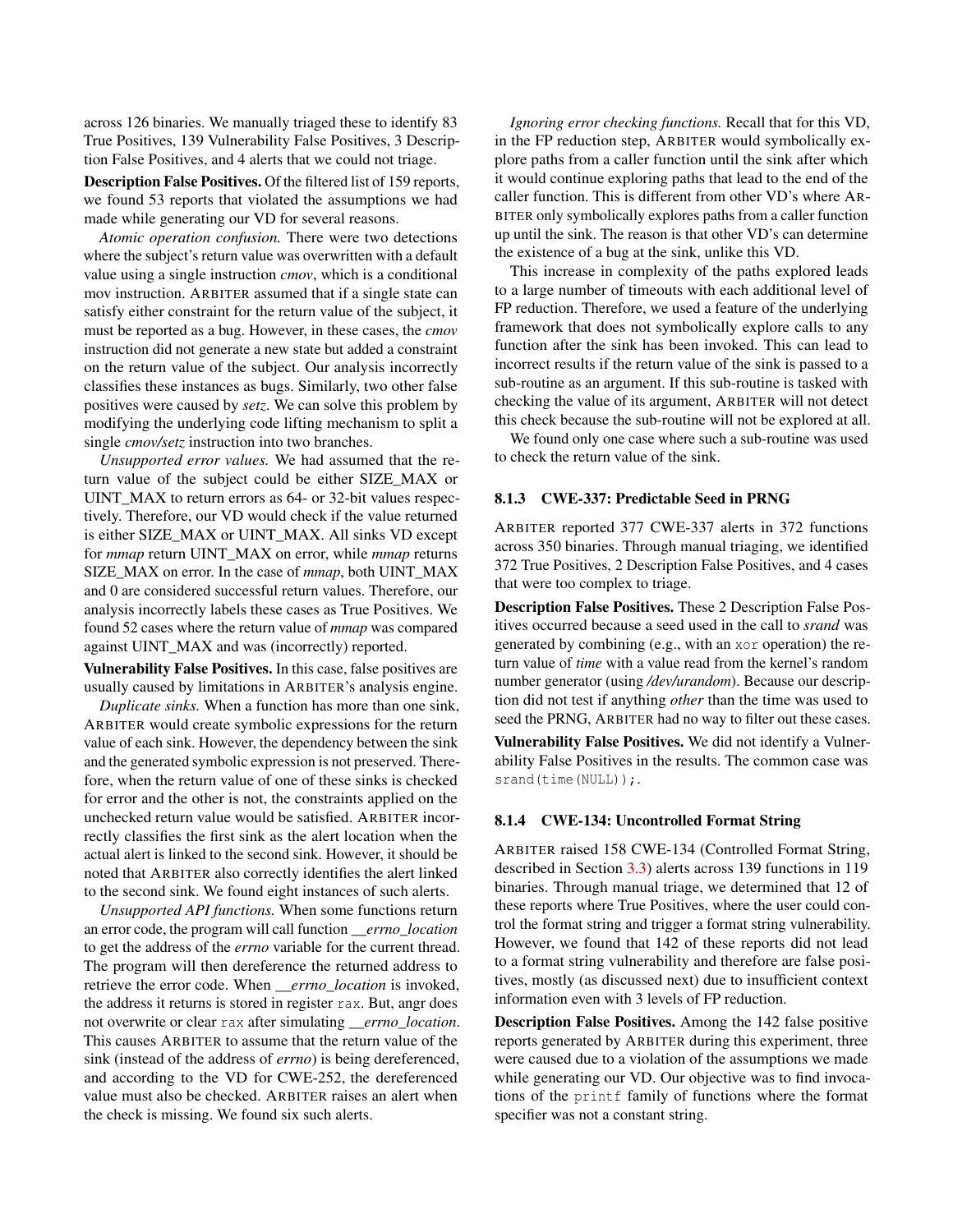However, our VD would flag situations where a string is generated by combining multiple constant strings using sprintf-like functions. We found 1 situation where sprintf-like were invoked to write constant strings into a stack buffer. This stack buffer was then used as the format specifier for a different sink. Because the stack buffer is not a constant value, ARBITER flagged such situations as positives.

In another two cases, the format specifier was set to NULL. Since this value is not considered as a constant string, these two reports were alerted by ARBITER.

Vulnerability False Positives. 36 false positives were caused by functions similar to G\_gettext and \_\_dcgettext. These functions translate a text string into the user's native language. Because ARBITER lacked this knowledge, it assumed that the string returned by these functions was not constant.

A majority of the false positives occurred due to insufficient context information. We found that 103 of the false positive reports occurred since a caller that was 4 levels (or more) up the callstack invoked the subsequent functions with a constant string as the argument. Since our false positive reduction step only included three level callers, it could not detect these constants and misclassified them as positives.

## 8.2 Comparative Evaluation

To understand how ARBITER fits into the current state of the art, we perform a comparative evaluation across several experiments. We demonstrate the advantage of ARBITER's eschewing of traditional dynamic analysis by evaluating against AFL, compare ARBITER against static analysis techniques that have the advantage of source code access but lack AR-BITER's symbolic execution capabilities (CodeQL and Infer), and use ARBITER to analyze the Juliet static analysis test suite and identify previously unreported bugs.

#### 8.2.1 ARBITER vs. Dynamic Analysis (AFL)

While the approaches and techniques we used to detect vulnerabilities are different from the dynamic approach of fuzzing, a comparative evaluation of a popular fuzzer can demonstrate strengths that ARBITER provides over fuzzing.

We generated POCs for 25 integer overflow vulnerabilities in 15 binaries that ARBITER had reported, and evaluated whether AFL is able to find these vulnerabilities. Of these 15 binaries that contain vulnerabilities, only seven are standalone binaries, with the remainder being shared objects that required a harness to execute. Two of these seven binaries could not be run without additional manual environmental configuration, such as GUI/network. For the remaining five, we used a wrapper that would use the bytes generated by AFL as the relevant command-line arguments or environment inputs in order to fuzz them. Because, while creating the POCs for AR-BITER's detection, we had already understood the appropriate command-line argument/environment variable that triggers

the crash, we modified the wrapper to fuzz only that particular command-line argument/environment variable value.

We ran AFL for 24 hours on one core per binary. In two, AFL found the same bug as ARBITER. In one, AFL found a different crash bug than ARBITER, in a different vulnerability class. In the remaining two, AFL did not find a bug.

When we tried fuzzing these binaries *without* explicitly controlling the argument/environment variable that we identified with ARBITER's help, AFL could not trigger the crash after 24 hours of fuzzing each binary.

These results suggest that a combination of fuzzing and the techniques proposed in ARBITER might be a promising area of research, though recent trends in hybrid fuzzing research make that a fairly predictable statement. They also show that ARBITER *does* find bugs that AFL misses, and does so without the need for manual harnessing.

#### 8.2.2 ARBITER vs CodeQL

CodeQL [\[35\]](#page-14-1) is a source code analysis engine available on the LGTM [\[36\]](#page-14-24) platform. We wanted to evaluate whether CodeQL could detect any of the errors we identified with ARBITER. The queries that match our two implementations of ARBITER the closest are *Inconsistent operation on return value* and *Overflow in uncontrolled allocation size*. Note that CodeQL's only analysis is in a semantic domain on a source code level; hence, the queries are fundamentally different from ARBITER's symbolic domain.

We found 11 programs with CWE-252 ARBITER alerts and 54 programs with CWE-131 ARBITER alerts on LGTM. LGTM identified no inconsistent return value operations and only one true positive allocation size overflow alert on these programs. However, it did raise 6 alerts that we matched those that we manually determined to be false positives and 3 alerts that matched those we could not effectively triage.

These results show that ARBITER can identify bugs missed even by source-level analyzers such as CodeQL.

#### 8.2.3 ARBITER vs Infer

Infer is a static program analyzer for Java, C, and Objective-C, written in OCaml [\[4,](#page-13-16) [14\]](#page-13-17). Internally, Infer uses separation logic and bi-abduction to reason about bug classes such as null pointer dereferences, memory leaks, coding conventions, and unavailable API's. Unfortunately, in 2017 Infer removed the support for the bug class of ignored return values [\[15\]](#page-13-18). Nevertheless, Infer still supports the detection of integer overflows in Java, C, and Objective-C programs.

We evaluated Infer on a subset of the integer overflows for which we created POCs. Four targets have build system unsupported by Infer, so we ran the tool manually on the particular source code files. Infer was unable to detect integer overflows in these targets. We believe that Infer's separation logic analysis capabilities are less powerful when it comes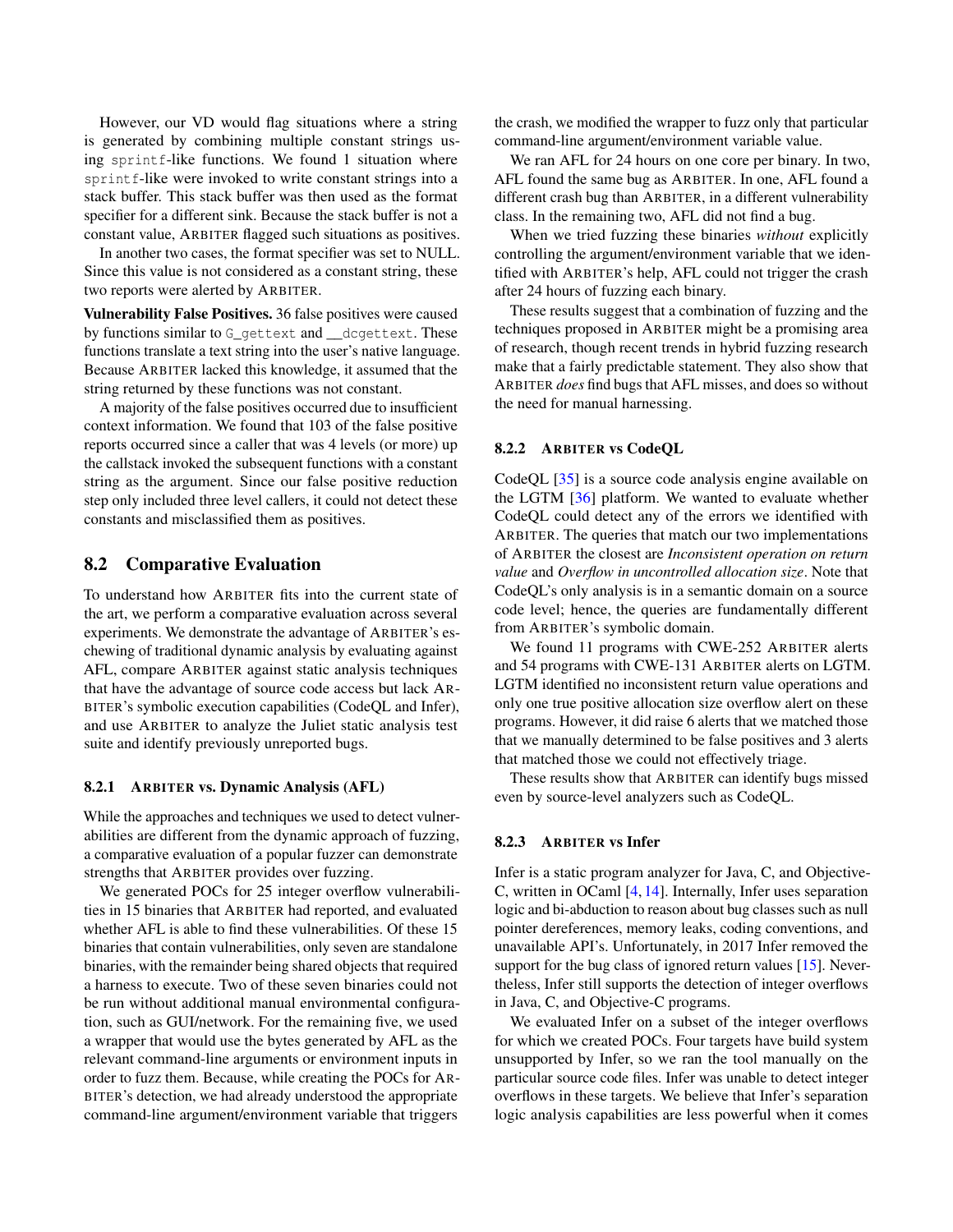```
Listing 1 An example of Juliet v1.3 CWE190 faulty test cases.
   1 int goodB2GSink(unsigned int data) {
2 ...
     3 if (abs((long)data) < (long)sqrt((double)UINT_MAX)) {
       unsigned int result = data * data;
       printUnsignedLine(result);
6 }
7 ...
8 }
```
to sink-triggered vulnerabilities, only enabling detection of shallow integer overflow vulnerabilities. This again shows the strength of ARBITER's combination of static analysis and symbolic execution.

#### 8.2.4 ARBITER on Juliet

We evaluated ARBITER's integer overflow VD against testcases in the Juliet Test Suite (v1.3), a synthetically generated data set created to assess the capabilities of static analysis tools. Version 1.3 contains many test cases written in C/C++ for multiple CWE types. We adapted our CWE-131 vulnerability description CWEs, CWE-680 (Integer Overflow to Buffer Overflow), and CWE-190 (Integer Overflow), and expanded it to C++ by adding new to our list of sinks. This represents a total of 15,680 test cases, of which 4,536 have intentional bugs described by the Juliet documentation.

Description False *Negatives*. Several test cases (for CWE-680) initialize variables to constant values that are too large to be used safely in an arithmetic operation and can lead to integer overflows. However, ARBITER's integer overflow vulnerability description does not reason about constant-value sources. Thus, we misclassified 52 test cases as negatives when in fact, Juliet considers them to be bugs.

Signedness adaptation. When reasoning about overflows, we could determine the signedness of the data involved based on the type signature of the sink function (i.e., malloc takes unsigned integers). However, all of our prior sinks used unsigned integers, while Juliet has provided several signed sinks.

Juliet's unsigned overflow test cases use the sink printUnsignedLine, which takes an unsigned argument, while the signed test cases use the sinks printIntLine, printHexCharLine and printLongLongLine.

For the unsigned test cases, we used the same constraints as the integer overflow experiment because the comparison by default is unsigned. For the signed test cases, we modified the constraints to use a signed comparison.

Unexpected positives. Examining the results, we found that several test cases in the Juliet test suite that were classified as "safe" are, unknowingly to the developers, vulnerable.

A snippet of a faulty test case, performing a square operation on a 32-bit unsigned integer, is shown in Listing [1.](#page-11-0) The code attempts to ensure that the value is small enough to perform the square operation without an overflow by computing

<span id="page-11-1"></span>

Figure 2: The result of evaluating ARBITER on the Juliet Test Suite v1.3 on CWEs 190 and 680. ARBITER found 3,234 True Positives, 1,015 False Positives, 9,581 True Negatives and 2,580 False Negatives. NP specifies the 190 unexpected "New Positives" that ARBITER found.

<span id="page-11-2"></span>

| <b>Name</b>         | <b>Source needed</b><br>Genre |       | Precision | Recall |  |
|---------------------|-------------------------------|-------|-----------|--------|--|
| ARBITER             | Hybrid                        | False | 0.77      | 0.57   |  |
| <b>CLORIFI</b> [23] | Hybrid                        | True  |           | 0.95   |  |
| Li et al. $[24]$    | Hybrid                        | True  |           | 0.973  |  |
| Ribeiro et al. [33] | Static                        | True  | 0.678     | 0.958  |  |
| Yang et al. $[47]$  | Static                        | False |           | 0.995  |  |

Table 5: A comparison of strengths and weaknesses of tools that evaluate on the Juliet data set.

the absolute value of this integer and compares it with an upper bound.

The absolute value is calculated using the abs function which accepts a *signed* integer as argument and returns another signed integer. This conversion of an unsigned data type to a signed causes a large value to pass the check and subsequently lead to an overflow. For example, if the value of data is UINT\_MAX (0xFFFFFFFF), the function abs will return the value 1, passing the size check. The result of the multiplication is the value 0xFFFFFFFE00000001, resulting in a 32-bit integer overflow.

ARBITER identified 190 such faulty test cases within the Juliet test suite. After ensuring that they were actually triggerable bugs (by crafting a POC for each), we reported it to the developers, but have not heard back from them. Through the rest of this section, we consider these 190 test cases as true positives in the ground truth.

ARBITER's results. We ran ARBITER with the Adaptive False Positive filtering tuned to different levels: 0 (no additional filtering), 1, and 2. At 0 levels of false positive filtering, ARBITER reported had 2,411 TP and 2,890 FP. At one level, the FP count reduced to 2,121, and the TP count reduced to 2,197 (likely as a result of timing out on symbolic tracing of several paths). At two levels, the TP count increased to 3,234 (because of additional symbolic constraints that increase the tractability of UCSE), and the FP count fell to 1,015. AR-BITER achieves a precision of 0.77 and recall of 0.57. We show the data in Figure [2.](#page-11-1)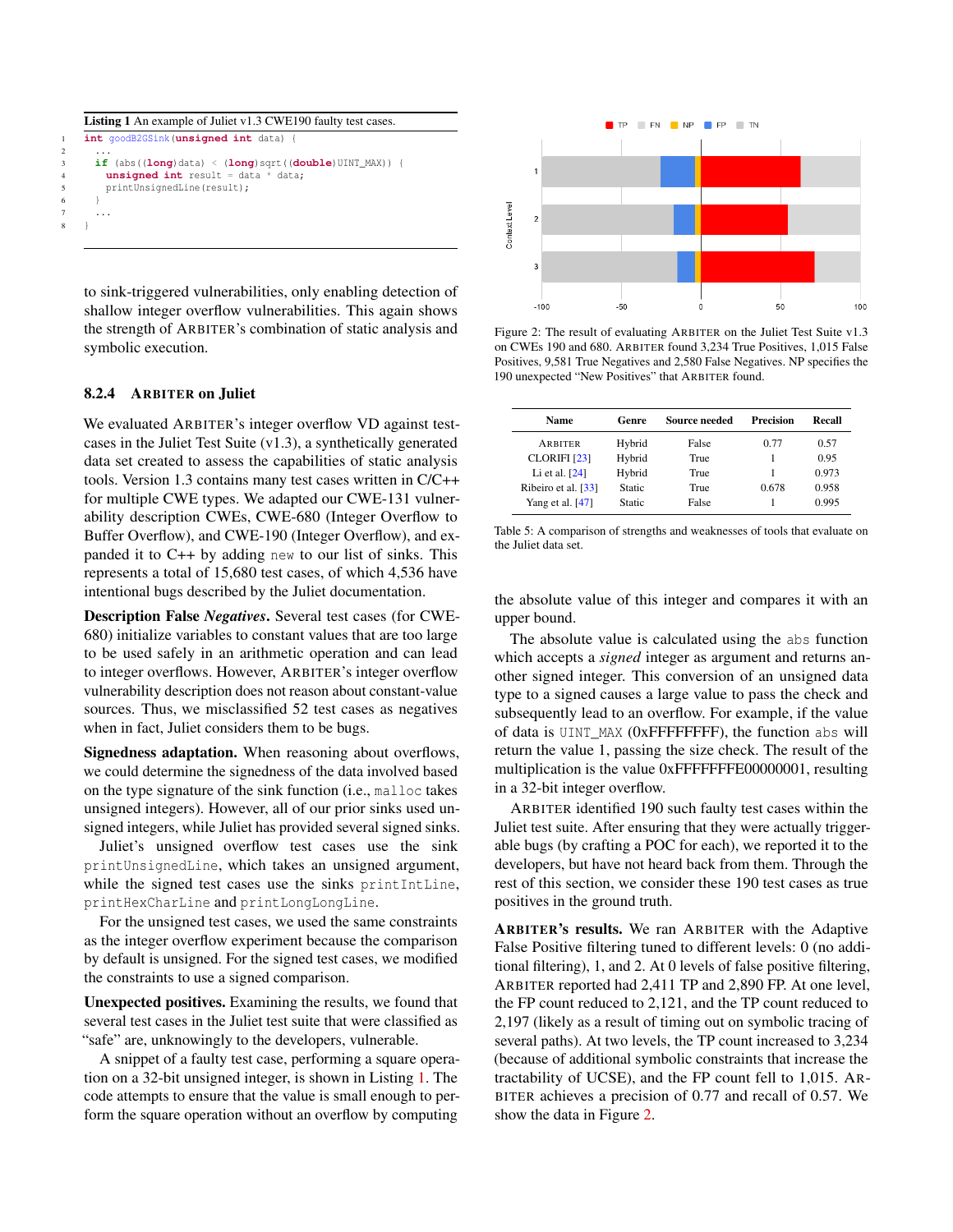Literature comparison. There are several tools that evaluate against the Juliet dataset, and we can directly compare our results with theirs. We present this comparison in Table [5.](#page-11-2)

Interestingly, these tools use a diverse set of approaches. Most of them require source code to function, with source code being a much more robust area of static analysis (but not, as shown in our evaluations against CodeQL and Infer, always better than ARBITER). One that does not, the technique proposed by Yang et al. [\[47\]](#page-14-27), uses a machine learning model that recognizes vulnerability patterns to detect them and reports a precision of 1.00 and a recall of 0.995. Of course, models trained to recognize vulnerable patterns in synthetic datasets are prone to overfitting: Yang et al. report that the same model trained on the Juliet Test Suite achieves a precision of 0.0036 and a recall of 0.539 when used on real world vulnerabilities from the NVD database.

Importantly, none of these tools detected the faulty test cases that ARBITER detected in the Juliet test case. For sourcecode-based techniques, this is likely due to lack of modeling for the corner case behavior of the abs function, which AR-BITER does by functioning on the binary level. For machinelearning techniques, this is likely due to training on Juliet's stated ground truth, which is inaccurate in this case.

#### 9 Limitations and Discussion

ARBITER has a number of analysis limitations as well as limitations on the type of vulnerabilities.

CWE coverage. ARBITER's effectiveness is limited to CWE types that can be classified as PC vulnerabilities as described in Section [3.](#page-2-0) Some of the limitations of the PC requirement stem from underpinnings of the static analyses used by AR-BITER, specifically for quickly finding analysis targets and supporting the limited analysis context. Others are imposed by ARBITER's use of symbolic execution to verify alerts.

An example CWE that does *not* satisfy ARBITER's requirements is CWE-362 (Race-Conditions). The difficulty of identifying sinks (variables shared between threads) CWE-362 violates P2, the need to reason about variable accesses across thread contexts violates P3, and the impact of execution sequence on the data flow analysis result violates P1.

Static analysis limitations. The static analysis must be able to find the VD subjects first. Inlined functions, statically linked, or stripped programs make this task harder but not impossible. Furthermore, the analysis needs to recover the control- and data-flow up to a certain quality. Large or obfuscated programs can make this task harder and very timeconsuming, which affects the scalability of ARBITER. Finally, as we saw in the evaluation, ARBITER *does* encounter issues caused by classical static analysis problems, including aliasing, resulting in an increase of false positive rates.

Dynamic analysis limitations. ARBITER's dynamic component must execute program slices using Under-Constrained

Symbolic Execution. The limitations of symbolic execution are well known and effective solutions are still being studied. If these slices are too large, the dynamic execution can suffer state explosion, leading to slowdown or failure of this step. Additionally, due to the under-constrained nature of our DSE phase, ARBITER suffers from false positives through the lack of scope and the corresponding constraints on the program slice under test.

Take-away. As our evaluation results show, despite limitations in its underlying techniques, ARBITER can (and *does*) achieve actionable results on large-scale analyses of realworld software. Analyzing 76,516 binaries with purely dynamic analysis is simply not feasible, and, until now, scalable and precise static analysis techniques have not been developed. Despite its limitations, ARBITER takes an important step toward practical, large-scale binary analysis.

VD Implementation. The first challenge in implementing a VD is to understand the vulnerability type that is being targeted. An analyst must match components of the target vulnerability (e.g., as sources and sinks, data-flow properties) with the corresponding properties for the VD in ARBITER. Once this matching is performed, it is then relatively straightforward to implement the VD using ARBITER's API. However, there are some edge cases that may only surface once the VD has been implemented. During our evaluation, we found (and fixed) some issues that caused a number of false positives such as the case of Unrealistic Data Requirements in Section [8.1.1](#page-8-0) and the cases of the gettext family of functions as described in Section [8.1.4.](#page-9-0) While new edge cases can arise when implementing a new VD, we have found that, once these edge cases were identified, fixing them was trivial. More details about the specific implementations of existing VDs in ARBITER is presented in Appendix [B.](#page-15-1)

Applying ARBITER. Even though ARBITER's false positive rate of nearly 50% improves on state-of-art techniques that target binary applications with similar scalability [\[38\]](#page-14-19), prior studies have shown that less than 20% of developers are willing to accept false positive rates greater than 40% [\[9\]](#page-13-20). In our experience, ARBITER's results are best combined with manual audits of the target application to verify if it is possible to trigger the vulnerability condition, but these results could be used in combination with existing dynamic approaches that are aimed towards verifying static analysis reports which can eliminate false positives [\[3,](#page-13-21) [22\]](#page-13-22).

#### 10 Conclusions

In this paper, we presented ARBITER, a novel framework, combining the strengths of static and dynamic analysis techniques for identifying complex security vulnerabilities in any depth of a program at scale. Using ARBITER, we could verify VDs on a substantial subset of Ubuntu package repositories, identifying and reporting many security vulnerabilities.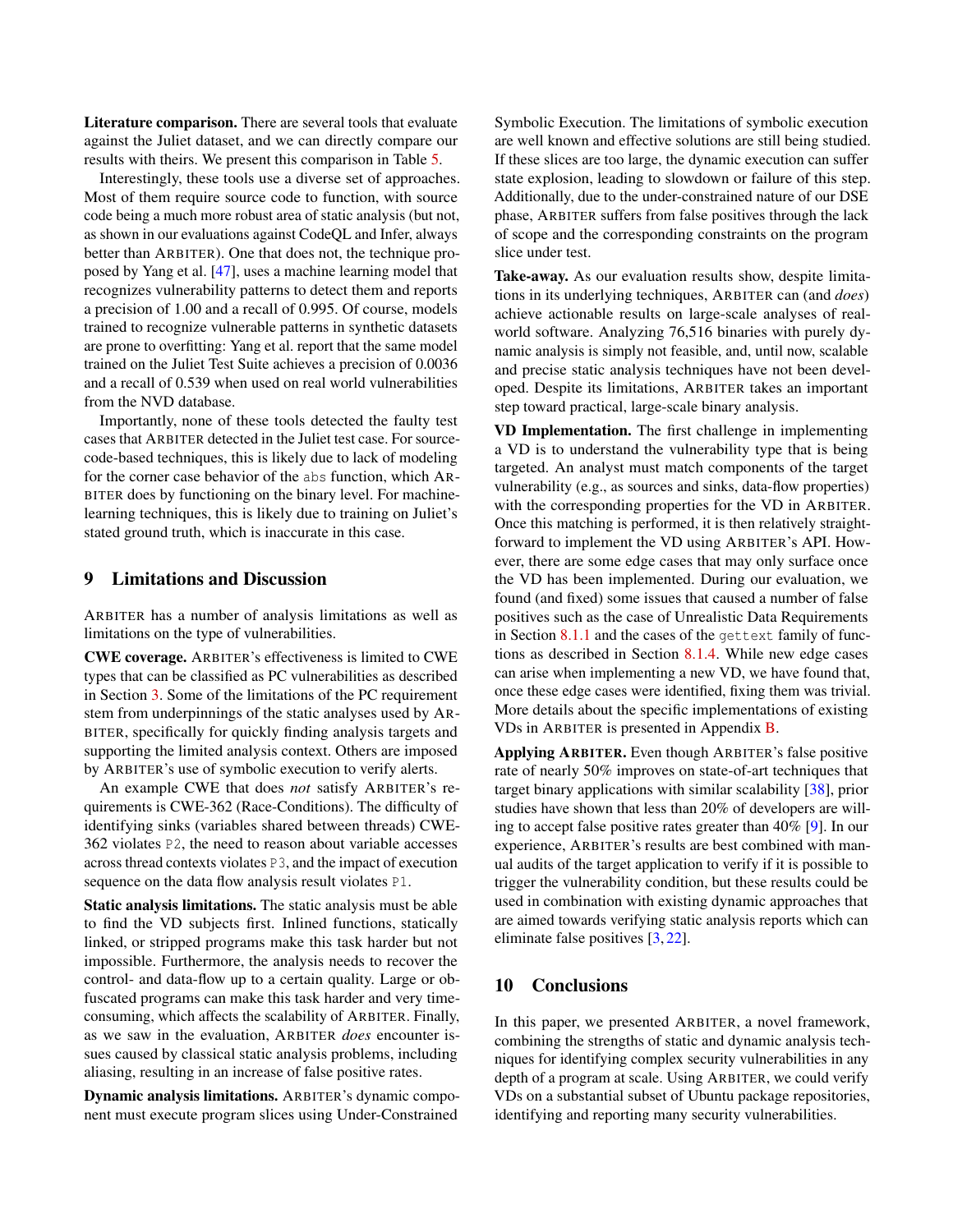We envision that ARBITER will be used in the software development life cycle and by security researchers to protect software by analyzing and verifying VDs. To that end, we have presented an in-depth evaluation of ARBITER, and we are releasing it as an open-source framework.

## 11 Acknowledgement

The authors would like to thank Jacob Torrey and the anonymous reviewers for their careful feedback along with the opportunity for revision which greatly improved the clarity of this paper. This project has received funding from the Defense Advanced Research Projects Agency (DARPA) under Grant No. HR001118C0060 and FA875019C0003 and The Office of Naval Research under Grant No. N00014-17-1-2897.

### References

- <span id="page-13-2"></span>[1] Cornelius Aschermann, Sergej Schumilo, Tim Blazytko, Robert Gawlik, and Thorsten Holz. REDQUEEN: Fuzzing with input-to-state correspondence. In *NDSS*, volume 19, pages 1–15, 2019.
- <span id="page-13-3"></span>[2] Frederic Besler. Circumventing fuzzing roadblocks with compiler transformations, 2016.
- <span id="page-13-21"></span>[3] Marcel Böhme, Van-Thuan Pham, Manh-Dung Nguyen, and Abhik Roychoudhury. Directed greybox fuzzing. In *Proceedings of the 2017 ACM SIGSAC Conference on Computer and Communications Security*, pages 2329–2344, 2017.
- <span id="page-13-16"></span>[4] Cristiano Calcagno, Dino Distefano, Jérémy Dubreil, Dominik Gabi, Pieter Hooimeijer, Martino Luca, Peter O'Hearn, Irene Papakonstantinou, Jim Purbrick, and Dulma Rodriguez. Moving fast with software verification. In *NASA Formal Methods Symposium*, pages 3–11. Springer, 2015.
- <span id="page-13-7"></span>[5] Dan Caselden, Alex Bazhanyuk, Mathias Payer, Laszlo Szekeres, Stephen McCamant, and Dawn Song. Transformationaware exploit generation using a hi-cfg. Technical report, California Univ Berkeley Dept of Electrical Engineering and Computer Science, 2013.
- <span id="page-13-8"></span>[6] Sang Kil Cha, Maverick Woo, and David Brumley. Programadaptive mutational fuzzing. In *2015 IEEE Symposium on Security and Privacy*, pages 725–741. IEEE, 2015.
- <span id="page-13-4"></span>[7] Peng Chen and Hao Chen. Angora: Efficient fuzzing by principled search. In *2018 IEEE Symposium on Security and Privacy (SP)*, pages 711–725. IEEE, 2018.
- <span id="page-13-11"></span>[8] Ronny Chevalier, Stefano Cristalli, Christophe Hauser, Yan Shoshitaishvili, Ruoyu Wang, Christopher Kruegel, Giovanni Vigna, Danilo Bruschi, and Andrea Lanzi. Bootkeeper: Validating software integrity properties on boot firmware images. In *Proceedings of the Ninth ACM Conference on Data and Application Security and Privacy*, pages 315–325, 2019.
- <span id="page-13-20"></span>[9] Maria Christakis and Christian Bird. What developers want and need from program analysis: an empirical study. In *Proceedings of the 31st IEEE/ACM international conference on automated software engineering*, pages 332–343, 2016.
- <span id="page-13-5"></span>[10] Jake Corina, Aravind Machiry, Christopher Salls, Yan Shoshitaishvili, Shuang Hao, Christopher Kruegel, and Giovanni Vigna. Difuze: Interface aware fuzzing for kernel drivers. In *Proceedings of the 2017 ACM SIGSAC Conference on Computer and Communications Security*, pages 2123–2138, 2017.
- <span id="page-13-6"></span>[11] Sung Ta Dinh, Haehyun Cho, Kyle Martin, Adam Oest, Kyle Zeng, Alexandros Kapravelos, Gail-Joon Ahn, Tiffany Bao, Ruoyu Wang, Adam Doupé, et al. Favocado: Fuzzing the binding code of javascript engines using semantically correct test cases. In *Proceedings 2021 Network and Distributed System Security Symposium, Virtual*, 2021.
- <span id="page-13-14"></span>[12] Manuel Egele, Maverick Woo, and David Brumley. Blanket execution: Dynamic similarity testing for program binaries and components. In *23rd USENIX Security Symposium (USENIX Security 14)*, pages 303–317, San Diego, CA, 2014. USENIX Association.
- <span id="page-13-15"></span>[13] Dawson Engler and Daniel Dunbar. Under-constrained execution: making automatic code destruction easy and scalable. In *Proceedings of the 2007 international symposium on Software testing and analysis*, pages 1–4, 2007.
- <span id="page-13-17"></span>[14] Facebook. Infer. [https://fbinfer](https://fbinfer.com/).com/.
- <span id="page-13-18"></span>[15] Facebook. [infer][biabduction] disable the reporting of return value ignored · facebook/infer@2a8e192. https://github.[com/facebook/infer/commit/](https://github.com/facebook/infer/commit/2a8e1922801e09180143f1b5a6917f6cab3ffb4e) [2a8e1922801e09180143f1b5a6917f6cab3ffb4e](https://github.com/facebook/infer/commit/2a8e1922801e09180143f1b5a6917f6cab3ffb4e).
- <span id="page-13-9"></span>[16] Patrice Godefroid, Nils Klarlund, and Koushik Sen. Dart: directed automated random testing. In *Proceedings of the 2005 ACM SIGPLAN conference on Programming language design and implementation*, pages 213–223, 2005.
- <span id="page-13-10"></span>[17] Patrice Godefroid, Michael Y Levin, and David Molnar. Sage: whitebox fuzzing for security testing. *Queue*, 10(1):20–27, 2012.
- <span id="page-13-12"></span>[18] Ivan Gotovchits, Rijnard van Tonder, and David Brumley. Saluki: finding taint-style vulnerabilities with static property checking. In *Proceedings of the NDSS Workshop on Binary Analysis Research*, 2018.
- <span id="page-13-1"></span>[19] HyungSeok Han, DongHyeon Oh, and Sang Kil Cha. Codealchemist: Semantics-aware code generation to find vulnerabilities in javascript engines. In *NDSS*, 2019.
- <span id="page-13-0"></span>[20] Dae R Jeong, Kyungtae Kim, Basavesh Shivakumar, Byoungyoung Lee, and Insik Shin. Razzer: Finding kernel race bugs through fuzzing. In *2019 IEEE Symposium on Security and Privacy (SP)*, pages 754–768. IEEE, 2019.
- <span id="page-13-13"></span>[21] Sebastian Krahmer. The evilness of setuid(getuid()). https://c-skills.blogspot.[com/2008/01/evilness](https://c-skills.blogspot.com/2008/01/evilness-of-setuidgetuid.html)[of-setuidgetuid](https://c-skills.blogspot.com/2008/01/evilness-of-setuidgetuid.html).html.
- <span id="page-13-22"></span>[22] Gwangmu Lee, Woochul Shim, and Byoungyoung Lee. Constraint-guided directed greybox fuzzing. In *30th USENIX Security Symposium (USENIX Security 21)*, pages 3559–3576, 2021.
- <span id="page-13-19"></span>[23] Hongzhe Li, Hyuckmin Kwon, Jonghoon Kwon, and Heejo Lee. Clorifi: software vulnerability discovery using code clone verification. *Concurrency and Computation: Practice and Experience*, 28(6):1900–1917, 2016.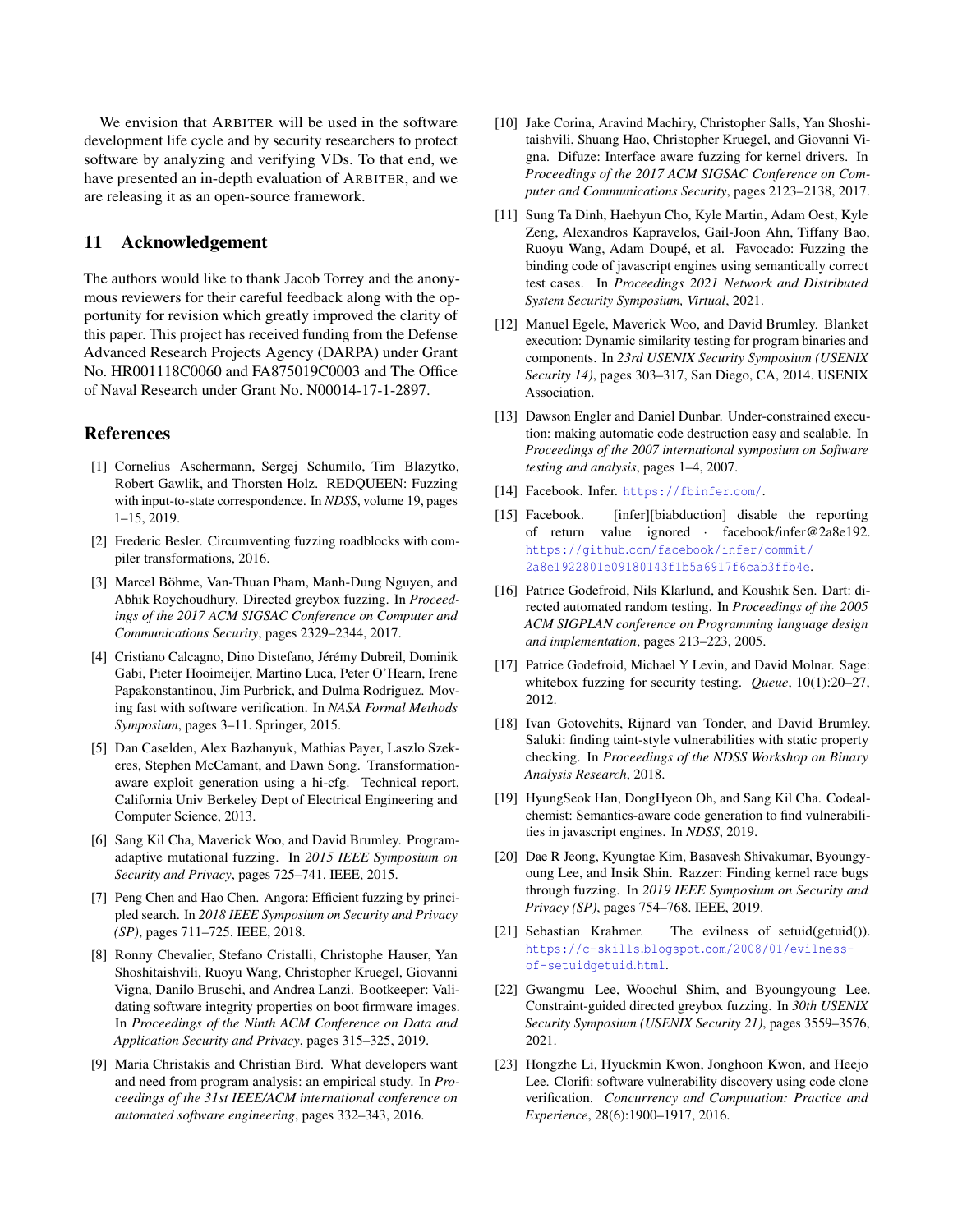- <span id="page-14-25"></span>[24] Hongzhe Li, Jaesang Oh, and Heejo Lee. Detecting violations of security requirements for vulnerability discovery in source code. *IEICE TRANSACTIONS on Information and Systems*, 99(9):2385–2389, 2016.
- <span id="page-14-11"></span>[25] David Molnar, Xue Cong Li, and David A Wagner. Dynamic test generation to find integer bugs in x86 binary linux programs. In *USENIX Security Symposium*, volume 9, pages 67–82, 2009.
- <span id="page-14-17"></span>[26] James Newsome and Dawn Xiaodong Song. Dynamic taint analysis for automatic detection, analysis, and signaturegeneration of exploits on commodity software. In *NDSS*, volume 5, pages 3–4. Citeseer, 2005.
- <span id="page-14-5"></span>[27] Hui Peng, Yan Shoshitaishvili, and Mathias Payer. T-fuzz: fuzzing by program transformation. In *2018 IEEE Symposium on Security and Privacy (SP)*, pages 697–710. IEEE, 2018.
- <span id="page-14-20"></span>[28] Jannik Pewny, Behrad Garmany, Robert Gawlik, Christian Rossow, and Thorsten Holz. Cross-architecture bug search in binary executables. In *2015 IEEE Symposium on Security and Privacy*, pages 709–724. IEEE, 2015.
- <span id="page-14-23"></span>[29] David A Ramos and Dawson Engler. Under-constrained symbolic execution: Correctness checking for real code. In *24th USENIX Security Symposium (USENIX Security 15)*, pages 49–64, 2015.
- <span id="page-14-6"></span>[30] Sanjay Rawat, Vivek Jain, Ashish Kumar, Lucian Cojocar, Cristiano Giuffrida, and Herbert Bos. Vuzzer: Application-aware evolutionary fuzzing. In *NDSS*, volume 17, pages 1–14, 2017.
- <span id="page-14-21"></span>[31] Nilo Redini, Aravind Machiry, Dipanjan Das, Yanick Fratantonio, Antonio Bianchi, Eric Gustafson, Yan Shoshitaishvili, Christopher Kruegel, and Giovanni Vigna. {BootStomp}: On the security of bootloaders in mobile devices. In *26th USENIX Security Symposium (USENIX Security 17)*, pages 781–798, 2017.
- <span id="page-14-22"></span>[32] Nilo Redini, Aravind Machiry, Ruoyu Wang, Chad Spensky, Andrea Continella, Yan Shoshitaishvili, Christopher Kruegel, and Giovanni Vigna. Karonte: Detecting insecure multi-binary interactions in embedded firmware. In *2020 IEEE Symposium on Security and Privacy (SP)*, pages 1544–1561. IEEE, 2020.
- <span id="page-14-26"></span>[33] Athos Ribeiro, Paulo Meirelles, Nelson Lago, and Fabio Kon. Ranking warnings from multiple source code static analyzers via ensemble learning. In *Proceedings of the 15th International Symposium on Open Collaboration*, pages 1–10, 2019.
- <span id="page-14-18"></span>[34] Edward J Schwartz, Thanassis Avgerinos, and David Brumley. All you ever wanted to know about dynamic taint analysis and forward symbolic execution (but might have been afraid to ask). In *2010 IEEE symposium on Security and privacy*, pages 317–331. IEEE, 2010.
- <span id="page-14-1"></span>[35] Semmle. CodeQL. [https://securitylab](https://securitylab.github.com/tools/codeql).github.com/ [tools/codeql](https://securitylab.github.com/tools/codeql).
- <span id="page-14-24"></span>[36] Semmle. LGTM. [https://lgtm](https://lgtm.com/).com/.
- <span id="page-14-7"></span>[37] Kostya Serebryany. libfuzzer–a library for coverage-guided fuzz testing. *LLVM project*, 2015.
- <span id="page-14-19"></span>[38] Yan Shoshitaishvili, Ruoyu Wang, Christopher Salls, Nick Stephens, Mario Polino, Andrew Dutcher, John Grosen, Siji Feng, Christophe Hauser, Christopher Kruegel, et al. Sok:(state

of) the art of war: Offensive techniques in binary analysis. In *2016 IEEE Symposium on Security and Privacy (SP)*, pages 138–157. IEEE, 2016.

- <span id="page-14-13"></span>[39] Stelios Sidiroglou-Douskos, Eric Lahtinen, Nathan Rittenhouse, Paolo Piselli, Fan Long, Deokhwan Kim, and Martin Rinard. Targeted automatic integer overflow discovery using goal-directed conditional branch enforcement. In *Proceedings of the Twentieth International Conference on Architectural Support for Programming Languages and Operating Systems*, pages 473–486, 2015.
- <span id="page-14-4"></span>[40] Lingyun Situ, Linzhang Wang, Yang Liu, Bing Mao, and Xuandong Li. Vanguard: Detecting missing checks for prognosing potential vulnerabilities. In *Proceedings of the Tenth Asia-Pacific Symposium on Internetware*, pages 1–10, 2018.
- <span id="page-14-8"></span>[41] Nick Stephens, John Grosen, Christopher Salls, Andrew Dutcher, Ruoyu Wang, Jacopo Corbetta, Yan Shoshitaishvili, Christopher Kruegel, and Giovanni Vigna. Driller: Augmenting fuzzing through selective symbolic execution. In *NDSS*, volume 16, pages 1–16, 2016.
- <span id="page-14-15"></span>[42] Tielei Wang, Tao Wei, Zhiqiang Lin, and Wei Zou. IntScope: Automatically detecting integer overflow vulnerability in x86 binary using symbolic execution. In *NDSS*, 2009.
- <span id="page-14-0"></span>[43] Wen Xu, Hyungon Moon, Sanidhya Kashyap, Po-Ning Tseng, and Taesoo Kim. Fuzzing file systems via two-dimensional input space exploration. In *2019 IEEE Symposium on Security and Privacy (SP)*, pages 818–834. IEEE, 2019.
- <span id="page-14-2"></span>[44] Fabian Yamaguchi, Nico Golde, Daniel Arp, and Konrad Rieck. Modeling and discovering vulnerabilities with code property graphs. In *2014 IEEE Symposium on Security and Privacy*, pages 590–604. IEEE, 2014.
- <span id="page-14-16"></span>[45] Fabian Yamaguchi, Alwin Maier, Hugo Gascon, and Konrad Rieck. Automatic inference of search patterns for taint-style vulnerabilities. In *2015 IEEE Symposium on Security and Privacy*, pages 797–812. IEEE, 2015.
- <span id="page-14-3"></span>[46] Fabian Yamaguchi, Christian Wressnegger, Hugo Gascon, and Konrad Rieck. Chucky: Exposing missing checks in source code for vulnerability discovery. In *Proceedings of the 2013 ACM SIGSAC conference on Computer & communications security*, pages 499–510, 2013.
- <span id="page-14-27"></span>[47] Mingyue Yang. *Using Machine Learning to Detect Software Vulnerabilities*. PhD thesis, 2020.
- <span id="page-14-12"></span>[48] Fan Yao, Yongbo Li, Yurong Chen, Hongfa Xue, Tian Lan, and Guru Venkataramani. Statsym: vulnerable path discovery through statistics-guided symbolic execution. In *2017 47th Annual IEEE/IFIP International Conference on Dependable Systems and Networks (DSN)*, pages 109–120. IEEE, 2017.
- <span id="page-14-9"></span>[49] Insu Yun, Sangho Lee, Meng Xu, Yeongjin Jang, and Taesoo Kim. QSYM: A practical concolic execution engine tailored for hybrid fuzzing. In *27th USENIX Security Symposium (USENIX Security 18)*, pages 745–761, 2018.
- <span id="page-14-10"></span>[50] Michal Zalewski. american fuzzy lop, 2014. [https://](https://lcamtuf.coredump.cx/afl/) lcamtuf.[coredump](https://lcamtuf.coredump.cx/afl/).cx/afl/.
- <span id="page-14-14"></span>[51] Yang Zhang, Xiaoshan Sun, Yi Deng, Liang Cheng, Shuke Zeng, Yu Fu, and Dengguo Feng. Improving accuracy of static integer overflow detection in binary. In *International*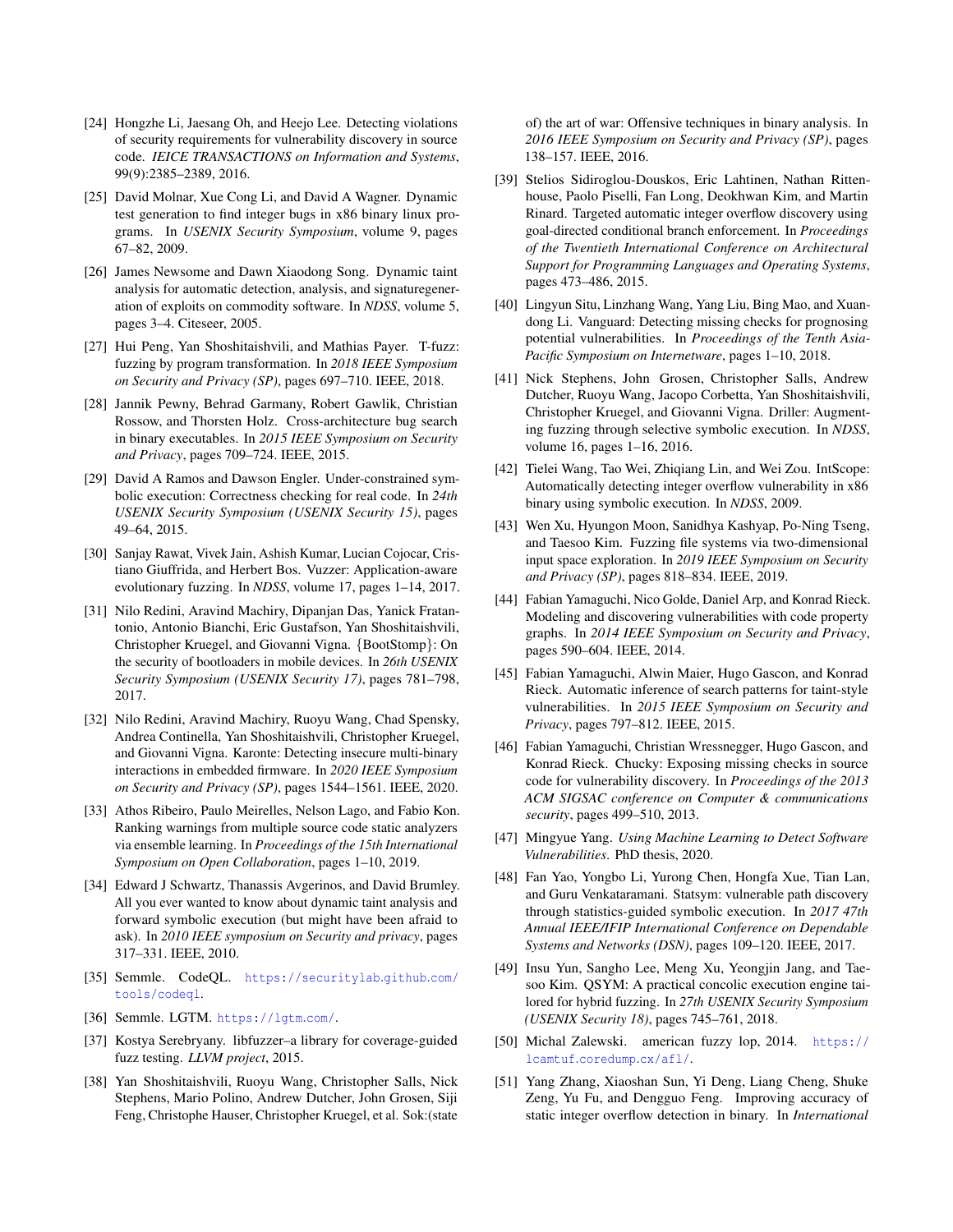*Symposium on Recent Advances in Intrusion Detection*, pages 247–269. Springer, 2015.

## <span id="page-15-0"></span>A Disclosures of Vulnerabilities Found by AR-BITER

The following is a list of vulnerabilities that are found by ARBITER and responsibly disclosed by the authors during the course of this research project.

- CVE-2018-18311: Integer overflow in Perl before 5.26.3
- Integer overflow in Python-PIL  $^6$  $^6$
- Integer overflow in LibTIRPC  $<sup>7</sup>$  $<sup>7</sup>$  $<sup>7</sup>$ </sup>
- Unchecked setuid in CSound<sup>[8](#page-15-4)</sup>
- Unchecked setuid in ping and ping6 in Inetutils  $9$

### <span id="page-15-1"></span>B Specializing ARBITER

We implemented ARBITER as a general analysis framework that is designed to be easily specializable to detect instances of specific vulnerability classes. In our framework, analysts implement short vulnerability descriptions that specify sources, sinks, and dynamic constraints. ARBITER, in turn, is implemented in roughly 2,000 lines of Python on top of the angr binary analysis engine (in which we modified roughly 140 lines of code to implement improvements necessary for AR-BITER).

In this section, we describe the effort involved to specialize ARBITER to detect vulnerabilities in the four classes we chose for our evaluation: CWE-131 — "Incorrect Calculation of Buffer Size", CWE-252 — "Unchecked Return Value", CWE-337 — "Predictable Seed in Pseudo-Random Number Generator", and CWE-134 — "Controlled Format String". ARBITER's vulnerability descriptions are created by implementing three functions:

specify\_sources(binary): This function should return a set of program locations (e.g., function names or addresses) and variable specifications (for example, the return value, or a specific argument to the function). These locations will be used as sources to find potentially vulnerable flows in ARBITER's static analysis.

specify\_sinks(binary): Similar to sources, this specifies a set of variables to be used as sinks to find potential vulnerable flows.

apply\_constraint(state, sources, sink): When AR-BITER detects, and symbolically analyzes, a potentially vulnerable flow, it uses this function to check the flow against a symbolic vulnerability condition.

These vulnerability specifications are concise enough to include in this section.

#### CWE-131: Incorrect Calculation of Buffer Size.

```
cwe131.py
    def specify_sources(binary):
        2 return {} # defaults to function arguments
    4 def specify_sinks(binary):
      5 return { "malloc": 0 } # first argument to malloc
    def apply_constraint(state, sources, sink):
      for source in sources:
        if source.length < sink.length:
          #equalize bit length of source and sink
11 source = source.zero_extend(sink.length-source.length)
12 state.solver.add(sink < source)
```
#### CWE-252: Unchecked Return Value.

3

6

11 } 12

24

13

```
cwe252.py
     def specify_sources(binary):
      # specify return values (index 0 in arbiter) of
        security-relevant system calls
      4 return {
         'access': 0, 'chdir': 0, 'chown': 0,
         6 'chroot': 0, 'mmap': 0, 'prctl': 0,
         7 'setrlimit': 0, 'stat': 0, 'setuid': 0,
         'setgid': 0, 'setsid': 0, 'setpgid': 0,
         9 'setreuid': 0, 'setregid': 0, 'setresuid': 0,
         'setresgid': 0
     def specify_sinks(binary):
      # arbiter shorthand for the return value
15 # of the _caller_ of these functions
      16 return [
         access', 'chdir', 'chown',
18 'chroot', 'mmap', 'prctl',
19 'setrlimit', 'stat', 'setuid',
20 'setgid', 'setsid', 'setpgid',
         'setreuid', 'setregid', 'setresuid',
         'setresgid'
23 ]
    def apply constraint(state, sources, sink):
      if state.satisfiable(
27 extra_constraints=[sources[0] == -1]
28 ):
29 # target function allows both negative and
         # positive values (indicating absence of
31 # checks)
32 state.solver.add(sources[0] == 0)
33 else:
         # reject the state by making it unsatisfiable
        35 state.solver.add(False)
```
#### CWE-134: Controlled Format String.

|                | — CWEIJ4.DV ——                                |
|----------------|-----------------------------------------------|
| 1              | def specify_sources(binary):                  |
| $\overline{2}$ | return {} # defaults to function arguments    |
| 3              |                                               |
| $\overline{4}$ | def specify sinks (binary):                   |
| 5              | # the format argument of string formatters    |
| 6              | return {                                      |
| $\overline{7}$ | 'printf': $0$ , 'fprintf': 1, 'dprintf': 1,   |
| 8              | 'sprintf': 1, 'vasprintf': 1, 'snprintf': 2,  |
| $\overline{9}$ | 'fprintf_chk': 2, 'dprintf_chk': 2,           |
| 10             | 'sprintf_chk': 3, 'vasprintf_chk': 2,         |
| 11             | 'asprintf chk': 2, 'snprintf chk': 4,         |
| 12             |                                               |
| 13             |                                               |
| 14             | def apply_constraint(state, sources, sink):   |
| 15             | # check for the format string in the ELF      |
| 16             | $addr = state.solver.eval(sink, cast to=int)$ |
| 17             | elf address = $\setminus$                     |
|                |                                               |

 $\frac{1}{2}$  cm  $\frac{1}{2}$  and  $\frac{1}{2}$ 

<span id="page-15-3"></span><span id="page-15-2"></span><sup>6</sup>https://github.[com/python-pillow/Pillow/pull/3703](https://github.com/python-pillow/Pillow/pull/3703) <sup>7</sup>http://git.linux-nfs.[org/?p=steved/libtirpc](http://git.linux-nfs.org/?p=steved/libtirpc.git;a=commit;h=56b780e61ed4bae8b728a600fc5ac8052d0d3582).git;a= [commit;h=56b780e61ed4bae8b728a600fc5ac8052d0d3582](http://git.linux-nfs.org/?p=steved/libtirpc.git;a=commit;h=56b780e61ed4bae8b728a600fc5ac8052d0d3582)

<span id="page-15-5"></span><span id="page-15-4"></span><sup>8</sup>https://github.[com/csound/csound/pull/1335](https://github.com/csound/csound/pull/1335)

<sup>9</sup>https://git.savannah.gnu.[org/cgit/inetutils](https://git.savannah.gnu.org/cgit/inetutils.git/commit/?id=02a379763bf651a09b5cb728c1d6b811dc71d021).git/ [commit/?id=02a379763bf651a09b5cb728c1d6b811dc71d021](https://git.savannah.gnu.org/cgit/inetutils.git/commit/?id=02a379763bf651a09b5cb728c1d6b811dc71d021)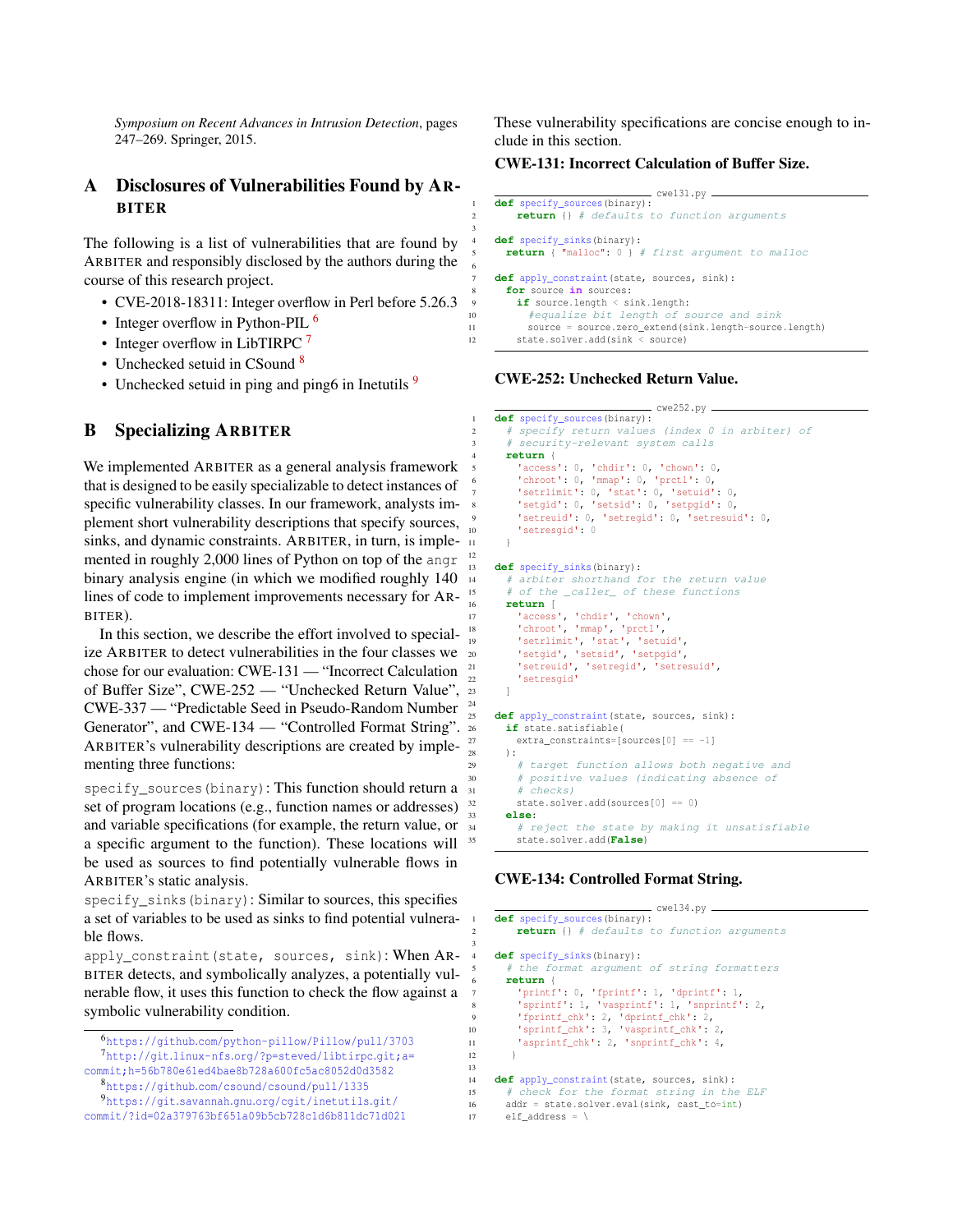- <sup>19</sup> **if** elf\_address **is not None**:
- <sup>20</sup> state.solver.add(**False**)

4

8

#### CWE-337: Predictable Seed in PRNG.

```
cwe337.py
1 def specify_sources(binary):
2 # return value of time()
3 return { "time": 0 }
5 def specify_sinks(binary):
6 # first argument of srand()
7 return { "srand": 0 }
9 def apply_constraint(state, sources, sink):
10 # no constraints --- purely a data flow problem
11 pass
```
### <span id="page-16-0"></span>C Performance Evaluation

In order to evaluate the performance of ARBITER, we executed the integer overflow detection described in Section [3.1](#page-3-2) on all 105 binaries in the well-tested *coreutils* suite. It took a total of 884 seconds for ARBITER to analyze 27,608 functions and locate sources and sinks in 763 of them.

During the data flow recovery step, ARBITER experienced failures in the underlying angr framework for 62 of the 763 functions. For the remaining 701 cases, it successfully extracted data flows to 1,303 allocator call sites. Out of these, 364 had constant sizes (no data dependency), and 939 resulted in paths representing data flows allocator call sites across 567 functions. This phase took a total of 4,585 seconds.

ARBITER then symbolically executed each path with Under-Constrained Symbolic Execution, resulting in 45 failures due to implementation problems, 251 timeouts (with the default 10-minute timeout per flow), 133 failures to find a satisfiable path (i.e., as result of over-approximation of static analysis), and 510 data flow predicates. This step took a total of 15,705 seconds.

Checking these 510 predicates against the VD description resulted in 124 candidate alerts. However, after performing its adaptive false positive filtering to a level of two callers, ARBITER successfully eliminated all 124 false positives.

### <span id="page-16-1"></span>D Detailed Evaluation Results

We detail the binaries, functions, identified sinks, determined data flows, explored paths, analyzed states, and raised alerts in the large-scale evaluation on CWE-131, CWE-134, CWE-252, and CWE-337 in Table [6.](#page-17-0)

### <span id="page-16-2"></span>E Case Studies

For the voracious reader, we present a number of case studies of select bugs identified by ARBITER.

Case Study: Integer Overflow in Perl. ARBITER found a vulnerability that was present in versions of the Perl runtime <span id="page-16-3"></span>Listing 2 Part of the Perl source code that contains the *Perl\_my\_setenv* function, where ARBITER detected an integer overflow in line 14. The vulnerability was assigned to CVE-2018-18311.

```
#define my_setenv_format(s, nam, nlen, val, vlen) \
2 Copy(nam, s, nlen, char); \
        *(s+nlen) = '=';Copy(val, st(nlen+1), vlen, char); \ \n*(s + (nlen+1+vlen)) = ' \0'7 void
8 Perl_my_setenv(pTHX_ const char *nam, const char *val)
\begin{array}{cc} 9 & \phantom{0} \phantom{0} \phantom{0} & 10 \end{array}10 ...
11 const int nlen = strlen(nam);
12 const int vlen = strlen(val);
13 char * const new_env = (char*)safesysmalloc(
14 (nlen + vlen + 2) * sizeof(char));<br>15 my seteny format (new eny, nam, nlen, y
       my_setenv_format(new_env, nam, nlen, val, vlen);
16 ...
```
6

<span id="page-16-4"></span>Listing 3 Part of the Pillow source code that contains an integer overflow in line 5. 1 **int**

<sup>2</sup> ImagingMemorySetBlocksMax(ImagingMemoryArena arena, **int** blocks\_max){ 3 ...

```
4 else if (arena->blocks_pool != NULL) {
       5 p = realloc(arena->blocks_pool, sizeof(*arena->blocks_pool) *
             6 blocks_max);
7 ...
```
before 5.28. It could lead to heap overflows and potentially to arbitrary code execution. The relevant source code snippet is shown in Listing [2.](#page-16-3)

The function *Perl\_my\_setenv* is called when the user decides to initialize the value of an environment variable. The variables *nam* and *val* are the environment variable's name and value, respectively. In this function, the two 32-bit integers *nlen* and *vlen* are used to store the length of the *nam* and *val* string, respectively. These integers are then added together along with the constant *2*, and the sum is used to allocate a buffer on the heap.

The addition at line 14 in Listing [2](#page-16-3) is the point where this arithmetic can lead to an integer overflow, which subsequently leads to a small buffer being allocated. At line 15, the function *my\_setenv\_format* copies the two strings separately to the newly created buffer, which results in a heap buffer overflow with controlled input. This vulnerability was assigned CVE-2018-18311 and has now been fixed. However, it is interesting to note that this vulnerability was introduced in 2001 and remained undetected until 2018.

Case Study: Integer overflow Vulnerability in Pillow. AR-BITER found another vulnerability in the *python-pil* package, which we reported to the maintainers and has since been fixed. The vulnerability occurs in the function *ImagingMemorySet-BlocksMax* and a snippet of the relevant code is provided in Listing [3.](#page-16-4)

The integer overflow vulnerability occurred at line 5 when the 32-bit signed integer *blocks\_max* is multiplied with a constant, which is then used as the second argument to the function *realloc*. In a 64-bit environment, the second argument to